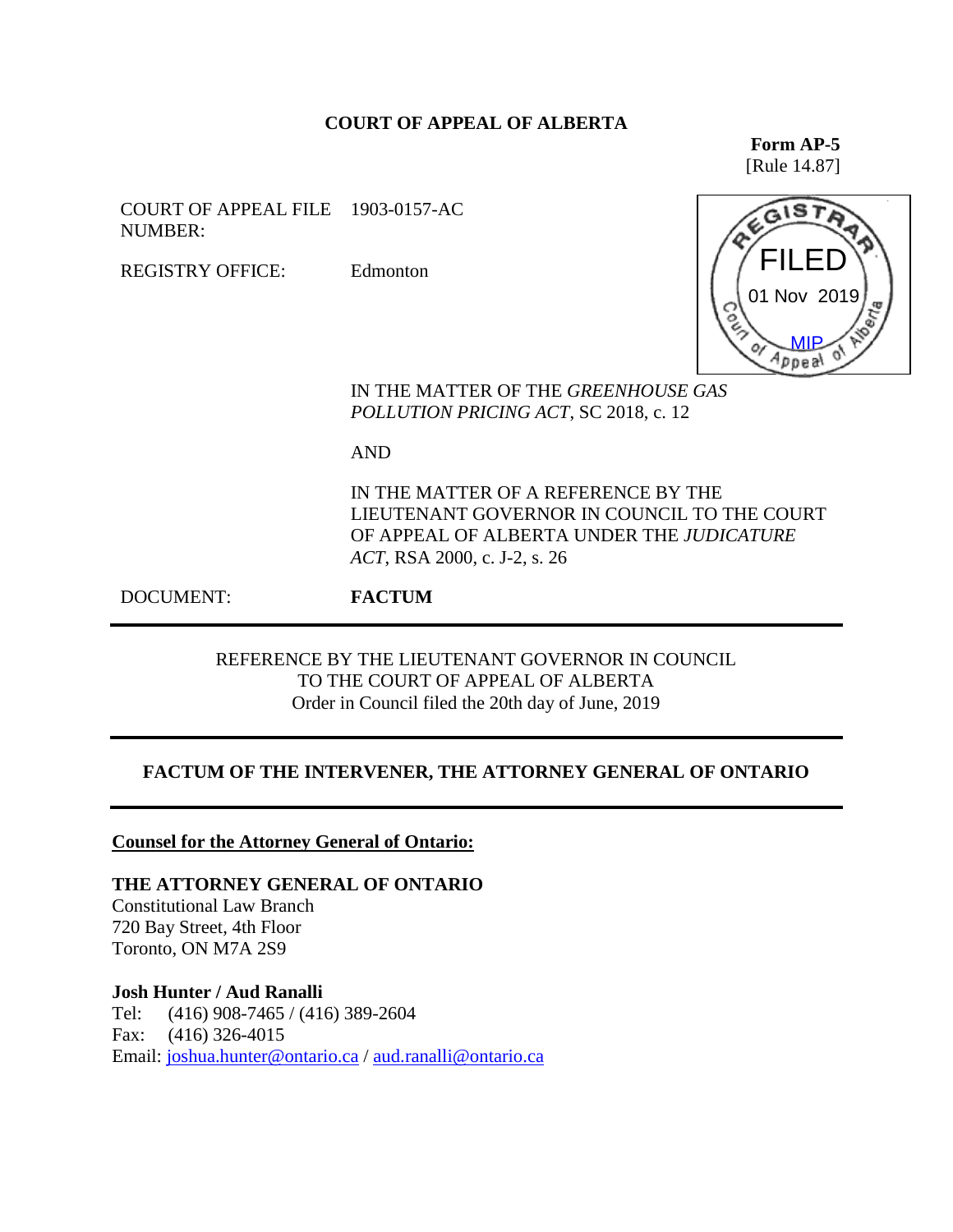## **Counsel for the Attorney General of Alberta:**

#### **GALL LEGGE GRANT ZWACK LLP**

1199 West Hastings Street Suite 1000 Vancouver, BC V6E 3T5

**MCLENNAN ROSS LLP** 600, 12220 Stony Plain Road Edmonton, AB T5N 3Y4

**DEPARTMENT OF JUSTICE AND SOLICITOR GENERAL**  $10<sup>th</sup>$  Floor, Oxford Tower 10025-102A Avenue Edmonton, AB T5J 2Z2

# **Peter A. Gall, QC / Benjamin Oliphant**

Tel.: (604) 891-1152 Fax: (604) 669-5101 Email: [pgall@glgzlaw.com](mailto:pgall@glgzlaw.com) / [boliphant@glgzlaw.com](mailto:boliphant@glgzlaw.com)

**Ryan Martin / Steven Dollansky** Tel.: (780) 482-9217 Fax: (780) 482-9100 Email: [rmartin@mross.com](mailto:rmartin@mross.com) / [sdollansky@mross.com](mailto:sdollansky@mross.com)

## **L. Christine Enns, QC**

Tel.: (780) 422-9703 Email[:christine.enns@gov.ab.ca](mailto:christine.enns@gov.ab.ca)

## **Counsel for the Attorney General of Canada:**

# **ATTORNEY GENERAL OF CANADA**

Department of Justice Canada Prairie Regional Office 301-310 Broadway Avenue Winnipeg, MB R3C 0S6

## **Sharlene Telles-Langdon / Christine Mohr / Mary Matthews / Neil Goodridge / Ned Djordjevic / Beth Tait**

Tel.: (204) 983-0862 Fax: (204) 984-8495 Email: [sharlene.telles-langdon@justice.gc.ca](mailto:sharlene.telles-langdon@justice.gc.ca)

#### **Counsel for the Interveners:**

#### **ATTORNEY GENERAL FOR SASKATCHEWAN**

820 - 1874 Scarth St Aboriginal Law Branch Regina, SK S3P 3B3

**P. Mitch McAdam, QC / Alan Jacobson / Deron Kuski, QC** Tel.: (306) 787-7846 Fax: (306) 787-9111 Email: [mitch.mcadam@gov.sk.ca](mailto:mitch.mcadam@gov.sk.ca)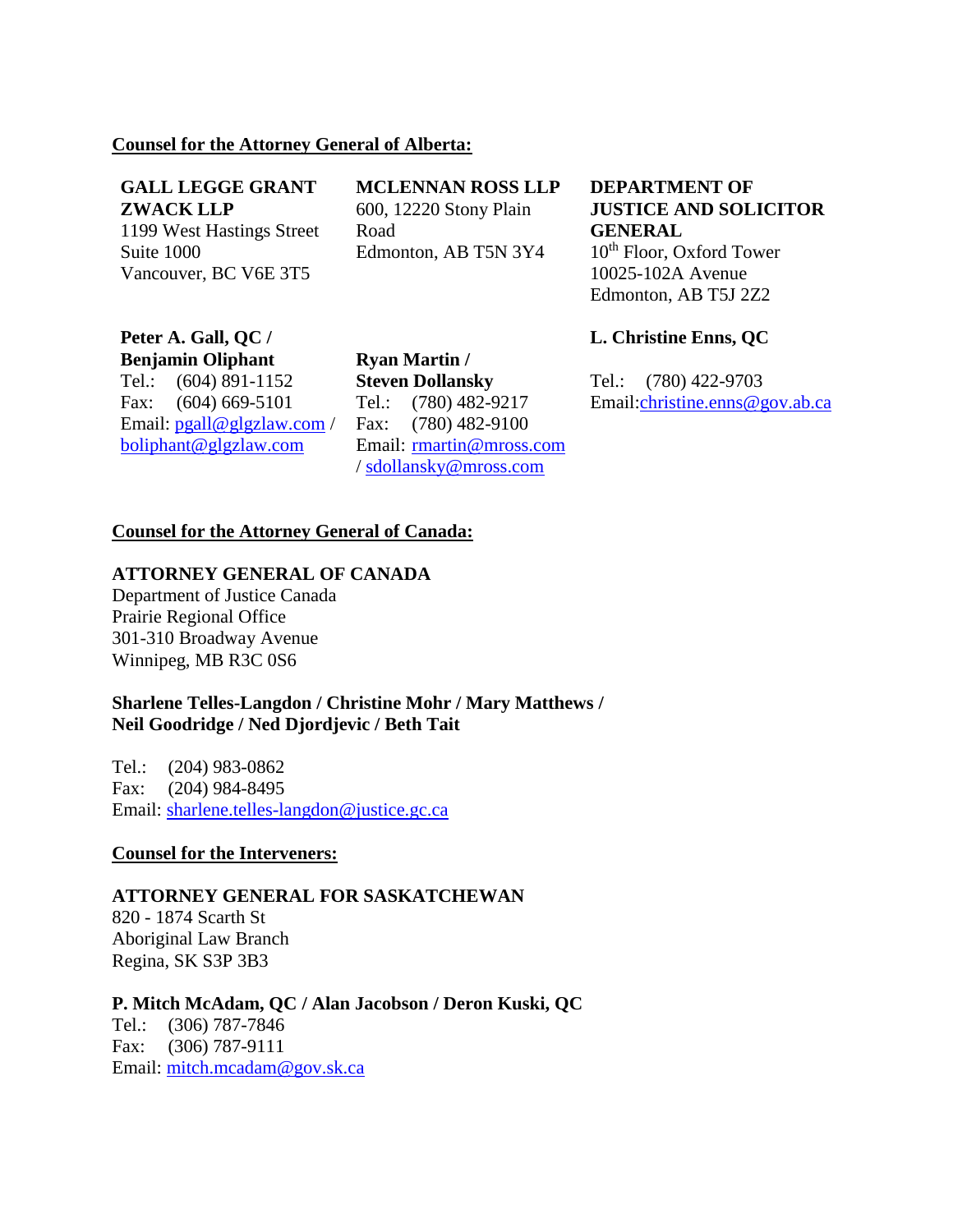Counsel for the Attorney General of Saskatchewan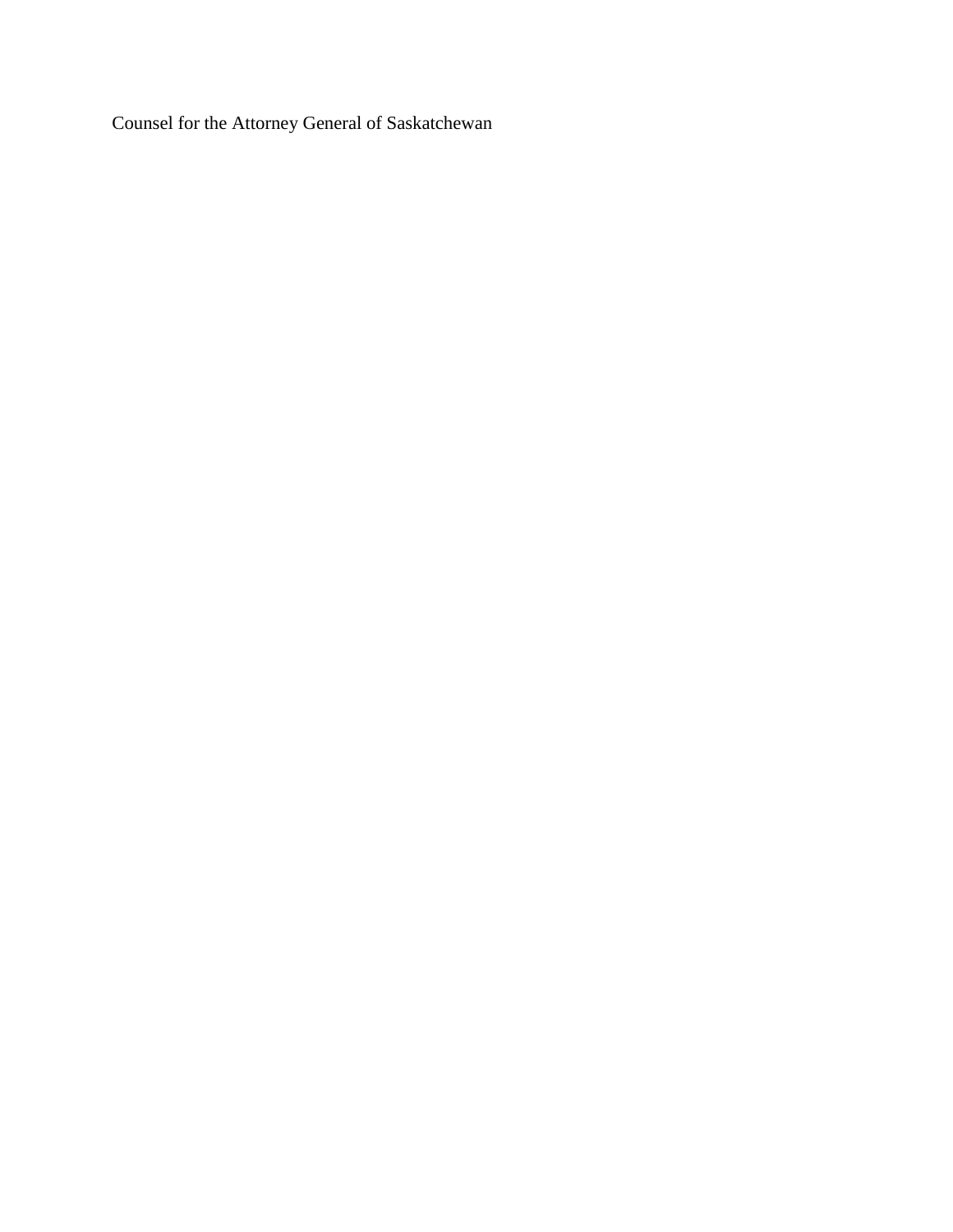## **ATTORNEY GENERAL OF BRITISH COLUMBIA**

1001 Douglas Street, 6th Floor PO Box 9280 Stn Prov Govt Victoria, BC V8W 9J7

## **J. Gareth Morley**

Tel.: (250) 952-7644 Fax: (250) 356-0064 Email: [gareth.morley@gov.bc.ca](mailto:gareth.morley@gov.bc.ca)

Counsel for the Attorney General of British Columbia

## **ATTORNEY GENERAL OF NEW BRUNSWICK**

675 King Street, Suite 2018 P.O. Box 6000, Stn. A Fredericton, NB E3B 5H1

#### **William Gould**

Tel.: (506) 453-2222 Fax: (506) 453-3275 Email: [william.gould@gnb.ca](mailto:william.gould@gnb.ca)

Counsel for the Attorney General of New Brunswick

## **ASSEMBLY OF FIRST NATIONS**

55 Metcalfe Street, Suite 1600 Ottawa, ON K1P 6L5

#### **Stuart Wuttke / Adam Williamson**

Tel.: (613) 241-6789 Fax: (613) 241-5808 Email: [swuttke@afn.ca](mailto:swuttke@afn.ca) / [awilliamson@afn.ca](mailto:awilliamson@afn.ca)

Counsel for the Assembly of First Nations

#### **ECOJUSTICE ENVIRONMENTAL LAW CLINIC**

261-1 Stewart Street Ottawa, ON K1N 6N5

**Amir Attaran** Tel.: (613) 562-5800 x 3382 Fax: (613) 562-5319 Email: [aattaran@ecojustice.ca](mailto:aattaran@ecojustice.ca)

# **WOODWARD & COMPANY LAWYERS LLP**

1022 Government Street, Suite 200 Victoria, BC V8W 1X7

**Matt Hulse** Tel.: (250) 383-2356 Fax: (250) 380-6560 Email: [mhulse@woodwardcompany.com](mailto:mhulse@woodwardcompany.com)

Counsel for the Athabasca Chipewyan First Nation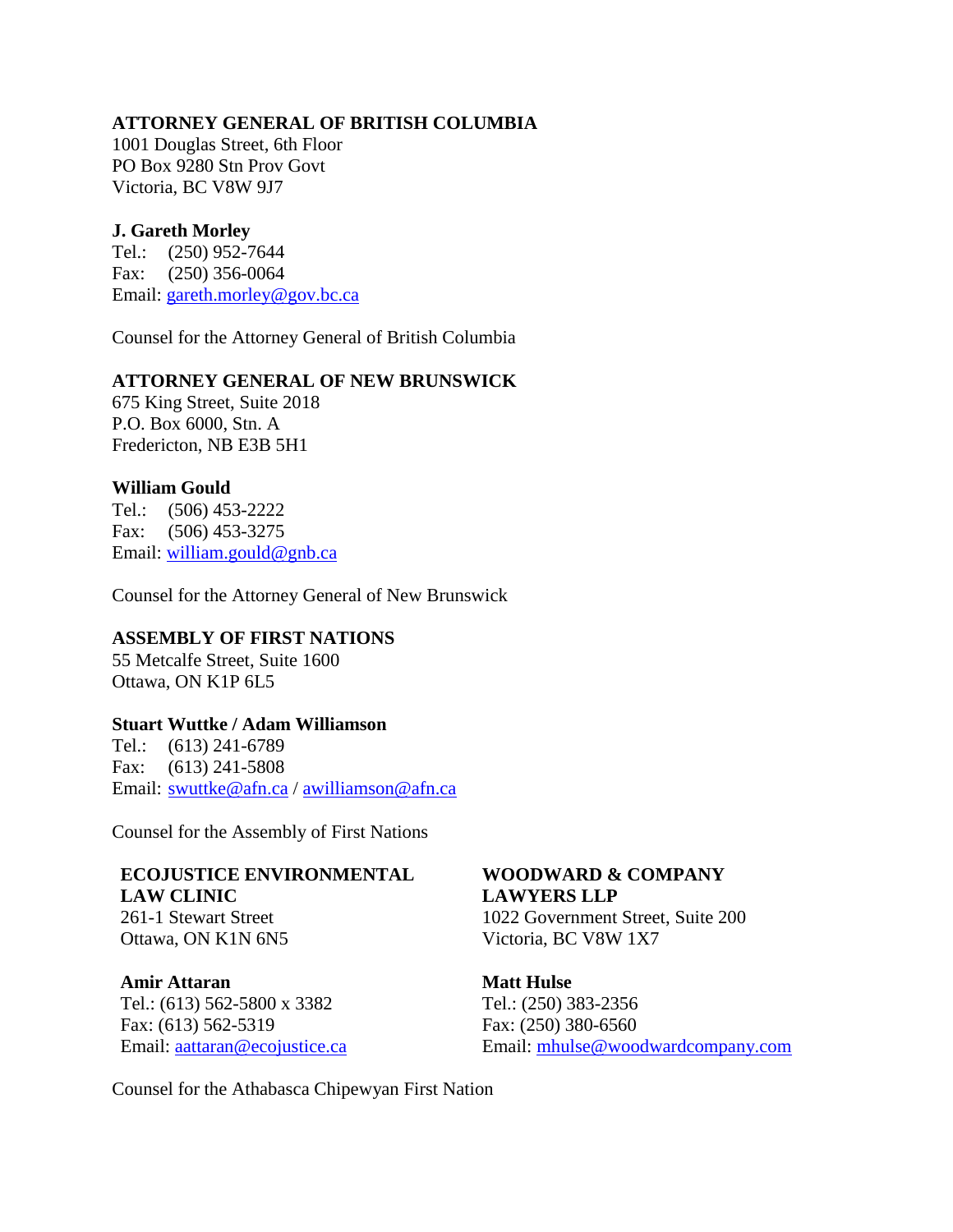# **GOWLING WLG (CANADA) LLP**

1 First Canadian Place 100 King Street West, Suite 1600 Toronto, ON M5X 1G5

## **Jennifer L. King**

Tel.: (416) 862-5778 Fax: (416) 862-7661 Email: [jennifer.king@gowlingwlg.com](mailto:jennifer.king@gowlingwlg.com)

Counsel for the Canadian Public Health Association

# **CREASE HARMAN LLP**

800-1070 Douglas Street Victoria, BC V8W 2C4

# **R. Bruce E. Hallsor, QC / Kevin Bellis / Dr. Charles Lugosi**

Tel.: (250) 388-5421 Fax: (250) 388-4294 Email: [hallsor@crease.com](mailto:hallsor@crease.com) / [kbellis@crease.com](mailto:kbellis@crease.com) / [dr.charles.lugosi@crease.com](mailto:dr.charles.lugosi@crease.com)

Counsel for the Canadian Taxpayers Federation

# **STOCKDALE LAW** 416 21 Street East, Suite 207

Saskatoon, SK S7K 0C2

## **Jonathan Stockdale / Taylor-Anne Yee / Larry Kowalchuk**

Tel.: (306) 880-9889 / (306) 222-5420 Fax: (306) 931-9889 Email: [jonathan@stockdalelaw.ca](mailto:jonathan@stockdalelaw.ca) / [taylor@stockdalelaw.ca](mailto:taylor@stockdalelaw.ca) / [larry@kowalchuklaw.ca](mailto:larry@kowalchuklaw.ca)

Counsel for Climate Justice *et al*.

#### **ECOJUSTICE ENVIRONMENTAL LAW CLINIC** 216-1 Stewart Street

Ottawa, ON K1N 6N5

**Joshua Ginsberg**  Tel.: (613) 562-5800 x 5225 Fax: (613) 562-5319 Email: [jginsberg@ecojustice.ca](mailto:jginsberg@ecojustice.ca) **ECOJUSTICE**  390-425 Carrall Street Vancouver, BC V6B 6E3

**Randy Christensen** Tel.: (604) 685-5618, x 234 Email: [rchristensen@ecojustice.ca](mailto:rchristensen@ecojustice.ca)

Counsel for the David Suzuki Foundation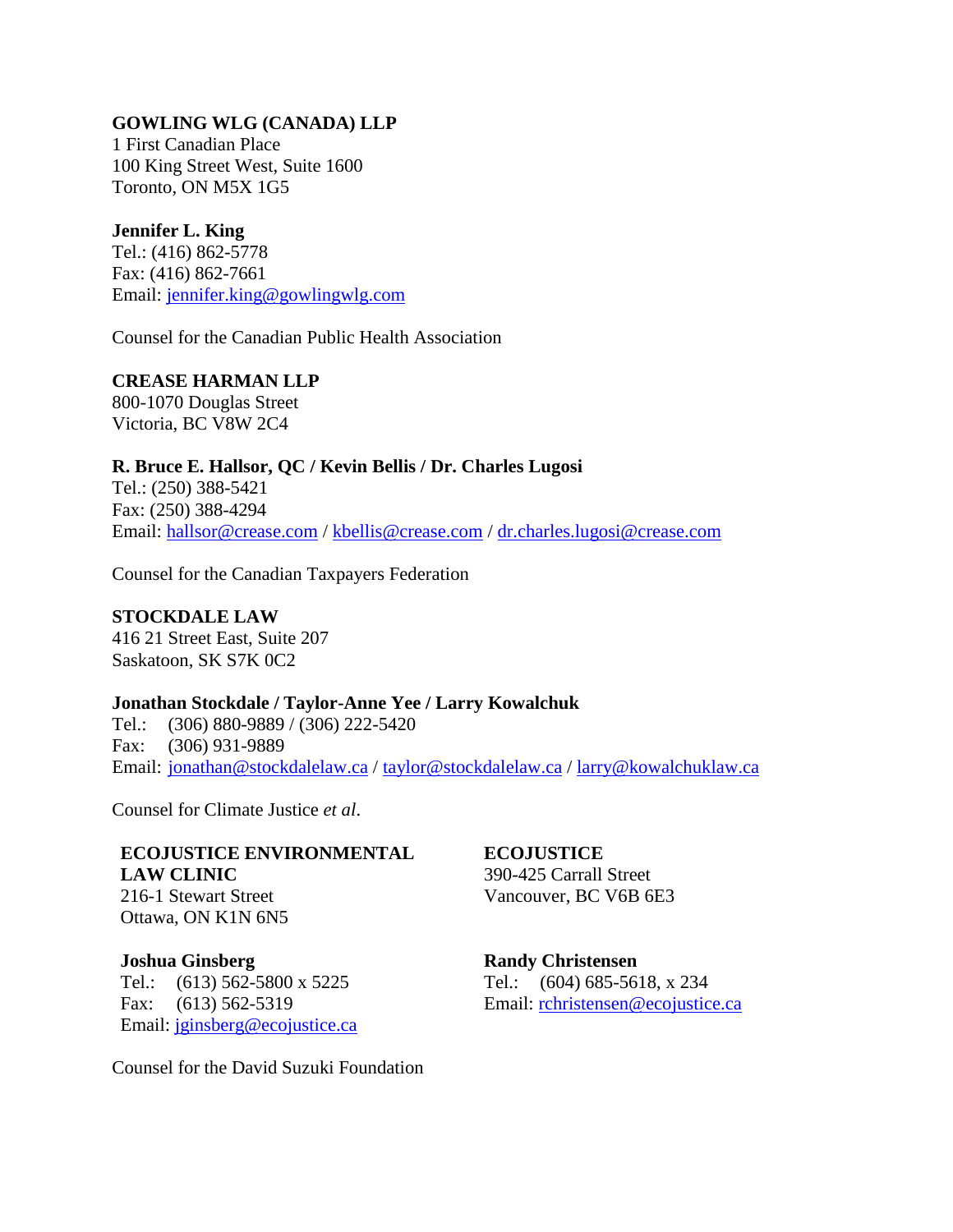# **DEMARCO ALLAN LLP**

333 Bay Street, Suite 625 Toronto, ON M5H 2R2

# **Lisa DeMarco / Jonathan McGillivray**

Tel.: (647) 991-1190 / (647) 208-2677 Fax: (888) 734-9459 Email: [lisa@demarcoallan.com](mailto:lisa@demarcoallan.com) / [jonathan@demarcoallan.com](mailto:jonathan@demarcoallan.com)

Counsel for the International Emissions Trading Association

# **MCKERCHER LLP BARRISTERS & SOLICITORS**

374 Third Avenue South Saskatoon, SK S7K 1M5

# **David M.A. Stack, QC**

Tel.: (306) 664-1277 Fax: (306) 653-2669 Email: [d.stack@mckercher.ca](mailto:d.stack@mckercher.ca)

Counsel for SaskEnergy Incorporated and SaskPower Corporation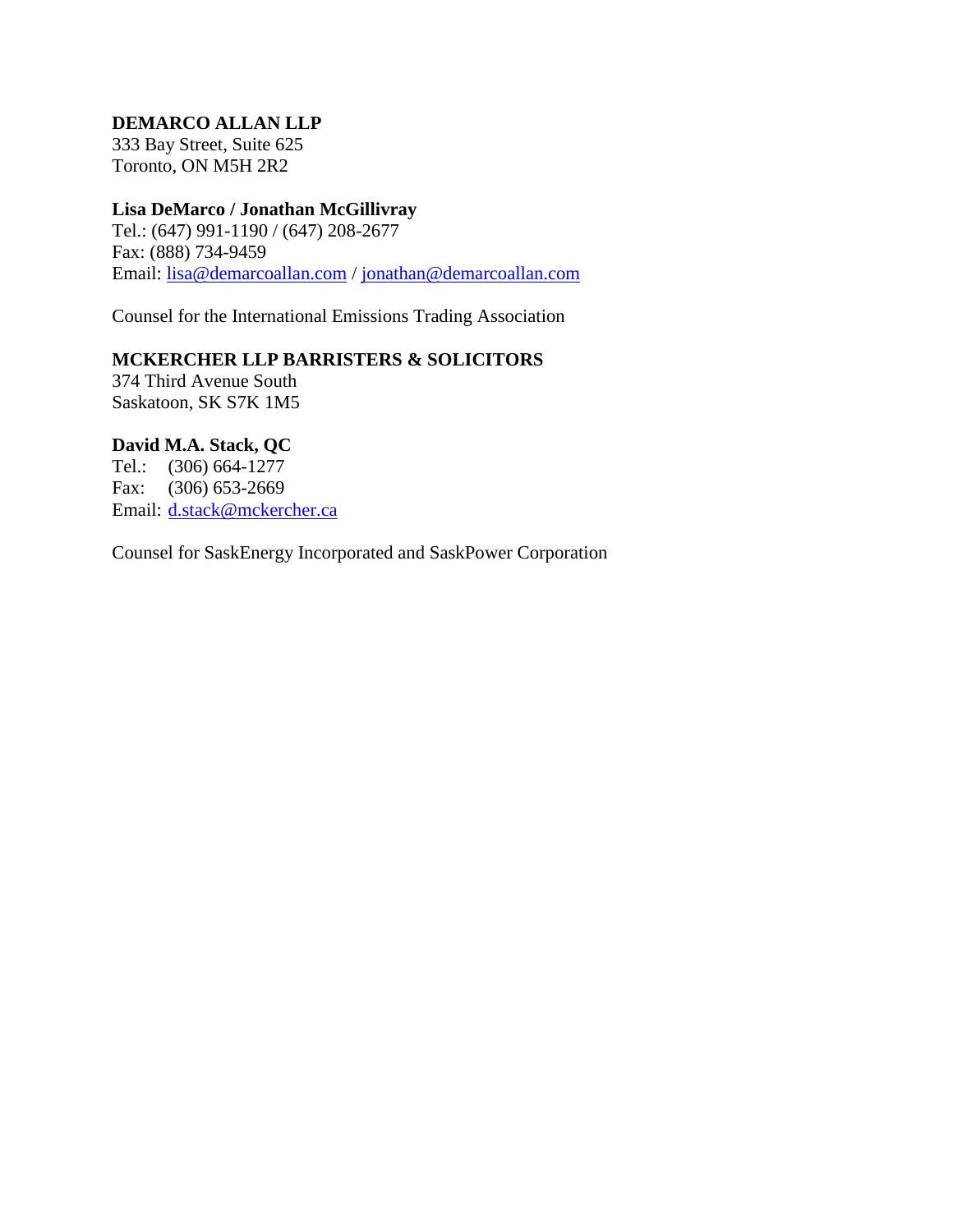# **TABLE OF CONTENTS**

| A.          | The Pith and Substance of the Act is to Regulate Greenhouse Gas Emissions 1                        |
|-------------|----------------------------------------------------------------------------------------------------|
| <b>B.</b>   | Regulating Greenhouse Gas Emissions is Not an Appropriate Matter to Add to the List                |
| (1)         |                                                                                                    |
| (i)         |                                                                                                    |
|             | "Provincial Inability" Should be Limited to Provincial <i>Jurisdictional</i> Inability:  8<br>(ii) |
|             | (iii) The Existence of International Treaties Do Not Make a Matter One of National                 |
| (2)         | Greenhouse Gas Emissions are Not a Single, Distinct and Indivisible Matter Suitable                |
| (3)         | There is No Provincial Inability to Combat Greenhouse Gas Emissions 14                             |
| (4)         | Giving Parliament Jurisdiction Over Greenhouse Gas Emissions Would Radically                       |
| $C_{\cdot}$ |                                                                                                    |
| D.          |                                                                                                    |
| E.          |                                                                                                    |
|             |                                                                                                    |
|             |                                                                                                    |
|             |                                                                                                    |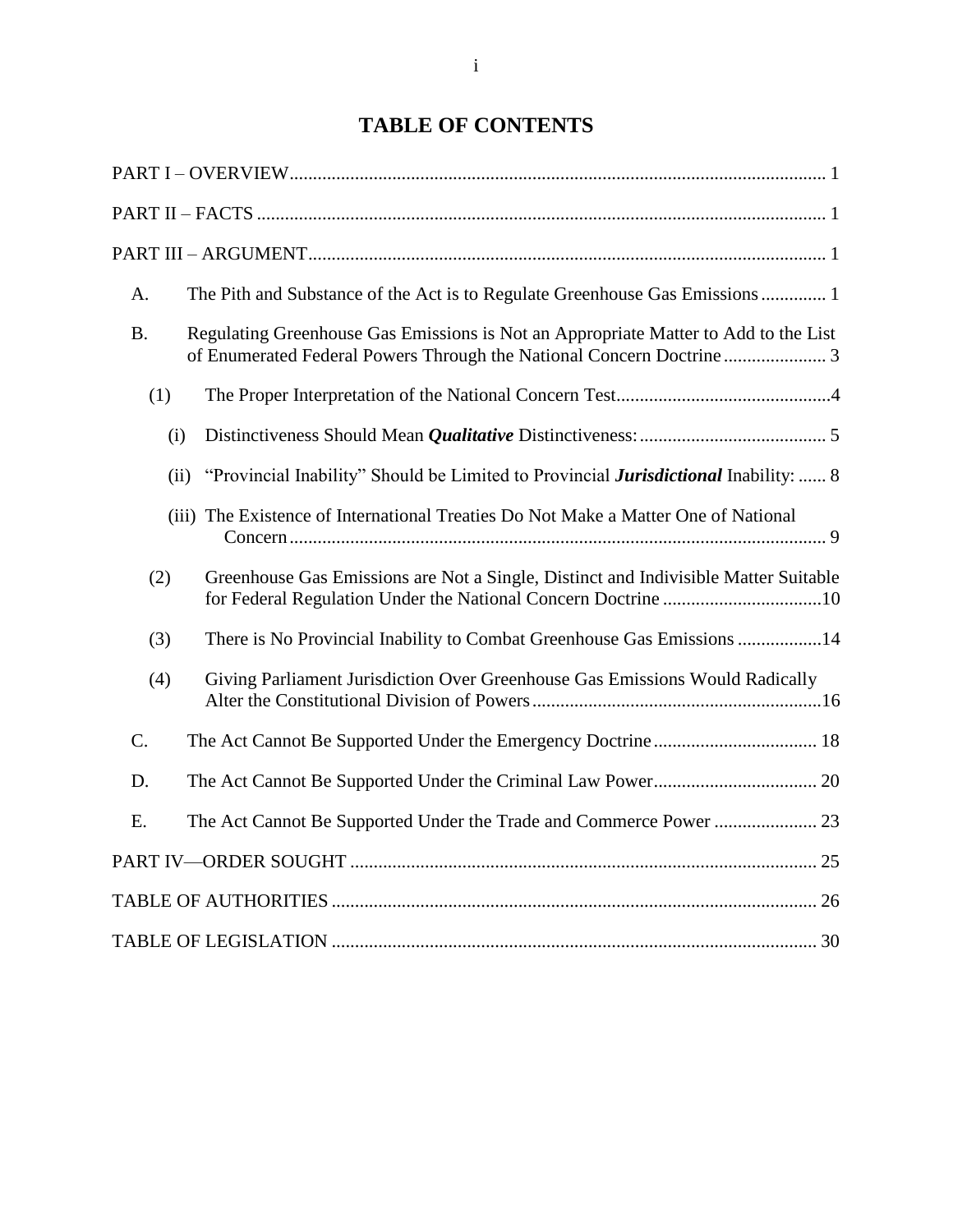#### **PART I – OVERVIEW**

<span id="page-7-0"></span>1. This case is not about whether action needs to be taken to reduce greenhouse gas emissions or the relative effectiveness of particular policy alternatives. All parties agree that climate change is a real and pressing problem that must be addressed and that it is for governments and legislatures, not the courts, to decide how best to address that problem. Rather, this case is about whether the federal *Greenhouse Gas Pollution Pricing Act* (the "Act") can be supported under the national concern doctrine or any other head of federal power.

2. The Act should not be upheld under the national concern doctrine. The regulation of greenhouse gas emissions lacks the necessary singleness, distinctiveness and indivisibility. Virtually every activity regulated by the provinces generates greenhouse gas emissions. Every provincial head of power could be impacted by granting Parliament the power to impose minimum greenhouse gas emission standards. Giving Parliament so broad a power would seriously disrupt the balance of powers set out in the Constitution.

3. Nor should the Act be upheld under any other federal head of power. It is not temporary legislation enacted by Parliament in response to an emergency. It does not meet the test for it to be valid criminal law. And it regulates the wide range of local activities that cause greenhouse gases, not trade as a whole as needed to be upheld under the general trade and commerce power.

# **PART II – FACTS**

<span id="page-7-2"></span><span id="page-7-1"></span>4. Ontario accepts the facts as set out in Alberta's factum.

# **PART III – ARGUMENT**

#### <span id="page-7-3"></span>**A. The Pith and Substance of the Act is to Regulate Greenhouse Gas Emissions**

5. The Ontario Court unanimously found that Canada's proposed definition of the Act's pith and substance as the "cumulative dimensions of greenhouse gas emissions" was "too vague and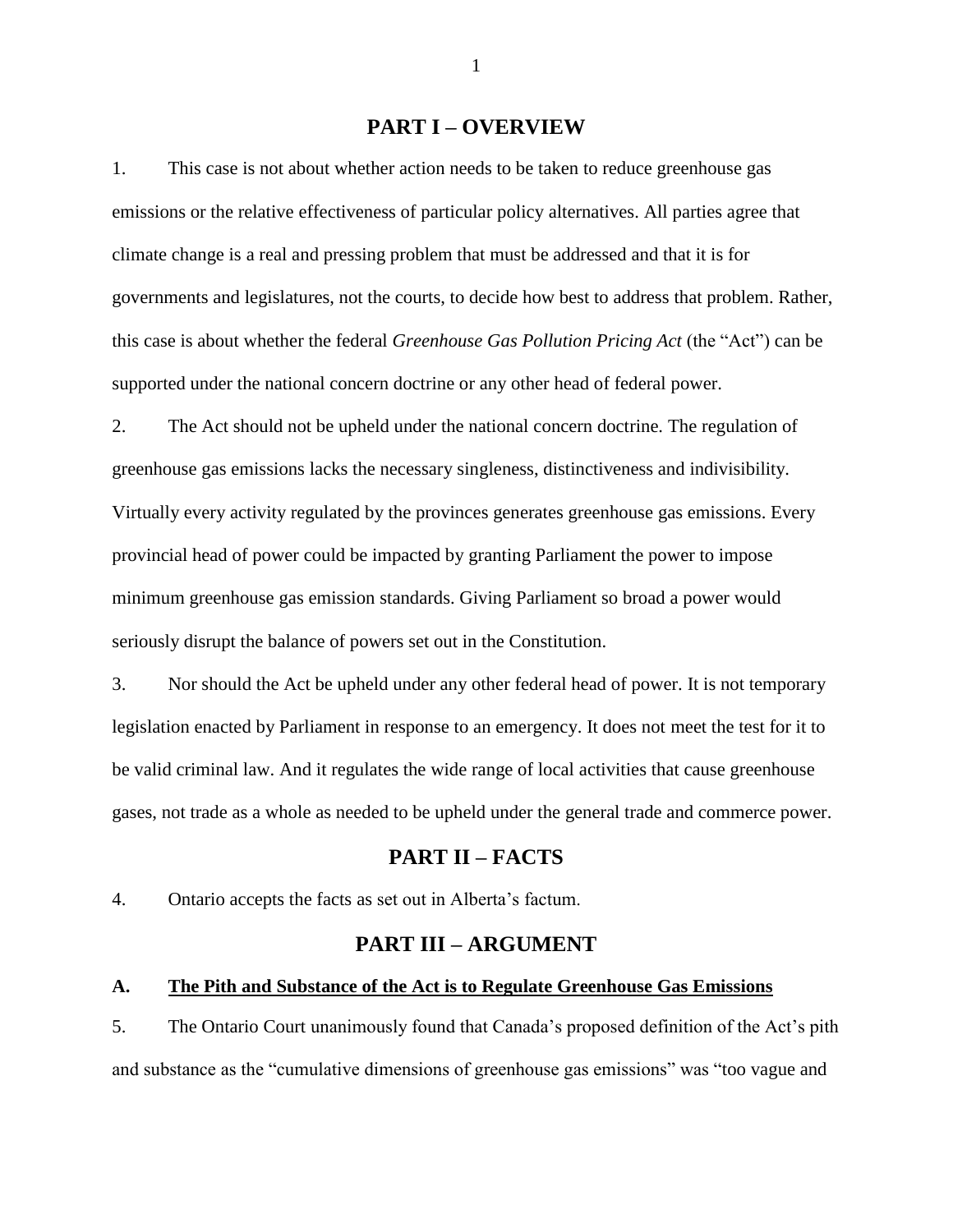confusing, since GHGs are inherently cumulative and the 'cumulative dimensions' are undefined." Instead, the majority held the Act's pith and substance was "establishing minimum national standards to reduce greenhouse gas emissions" while the concurring judge held it was "establishing minimum national greenhouse gas emissions pricing standards to reduce greenhouse gas emissions." <sup>1</sup> The majority in Saskatchewan held it was "the establishment of minimum national standards of price stringency for GHG emissions."<sup>2</sup> Canada now essentially adopts the definitions of the concurring judge in Ontario and the Saskatchewan majority.

6. As Justice Huscroft pointed out in dissent in Ontario, however, all of these definitions beg the question. The Ontario majority's definition leaves unanswered the key question for classification purposes – minimum standards of what? Canada can of course set minimum standards for matters that fall within its jurisdiction but the very question at issue is *whether* the Act falls within federal jurisdiction. The concurring judge in Ontario, on the other hand, like the Saskatchewan majority, conflates the *means* Parliament has adopted to achieve its goal with the ultimate purpose Parliament seeks to achieve.<sup>3</sup>

7. Both definitions also fail to take into account the breadth of the Act. The Act's Preamble sets out the breadth of its purpose. Parliament intended to take "*comprehensive* action to reduce emissions across all sectors of the economy, accelerate clean economic growth and build resilience to the impacts of climate change."<sup>4</sup> The Act's proposed effects are similarly comprehensive. All "fuels" (i.e., any "substance, material, or thing" prescribed by the Governor in Council) sold, consumed, produced, or imported into Canada can be subject to the "charges"

 $\overline{a}$ 

<sup>1</sup> Ontario Reasons at paras. 74 and 77 (*per* Strathy CJO), 165-66 and 187 (*per* Hoy ACJO), and 209-10 and 227 (*per* Huscroft JA dissenting)

<sup>2</sup> Saskatchewan Reasons at para. 125 (*per* Richards CJS)

<sup>3</sup> Ontario Reasons at paras. 211-12 and 224-26 (*per* Huscroft JA dissenting)

<sup>4</sup> *Greenhouse Gas Pollution Pricing Act*, *supra*, Preamble [Emphasis added]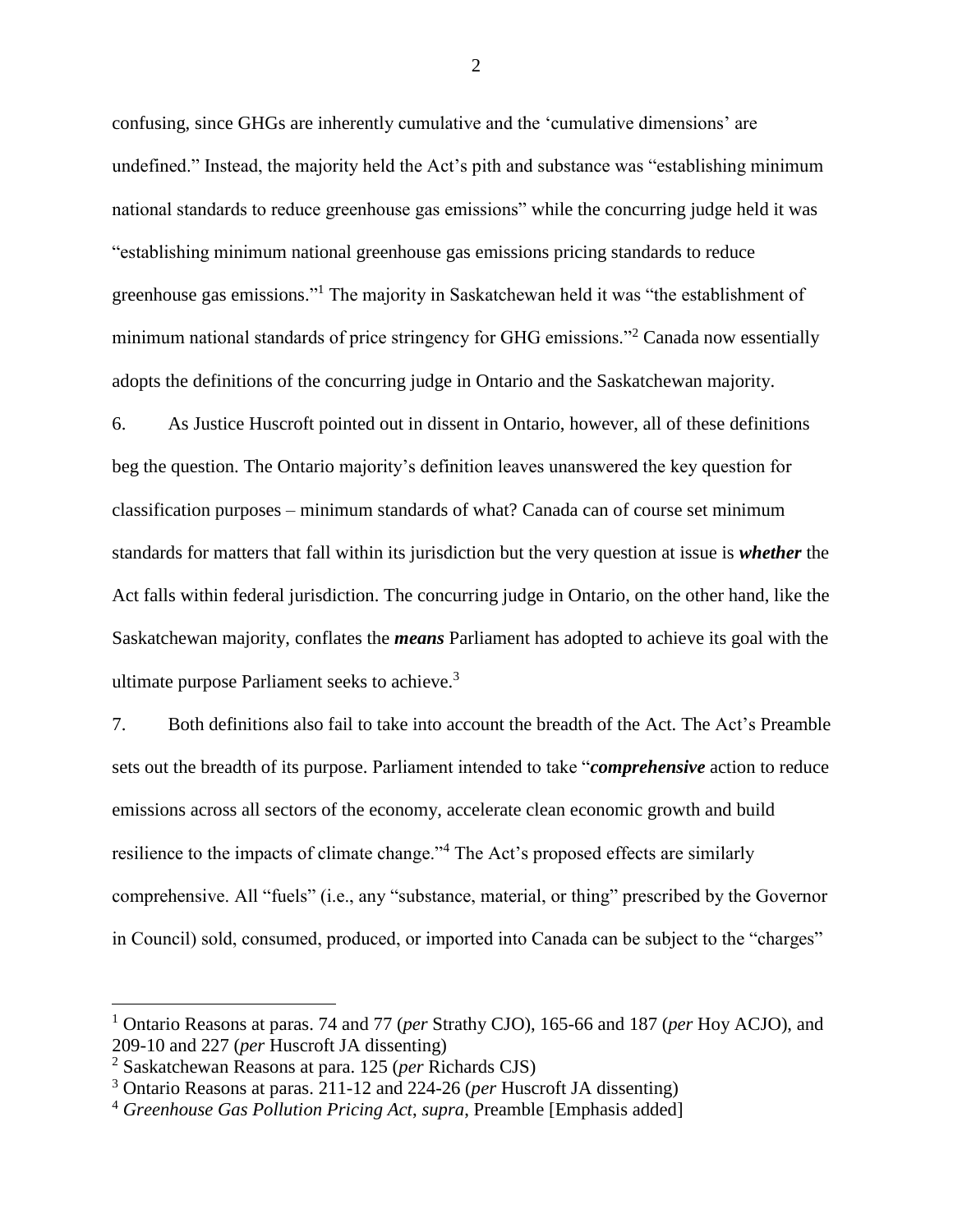imposed by Part 1. Any facility that meets prescribed criteria can be required to participate in the emissions trading scheme imposed by Part 2, including having to purchase or acquire compliance certificates for any "greenhouse gases" it emits (i.e., any gas prescribed by the Governor in Council), report regularly whatever information the Governor in Council prescribes to the federal Minister, and subject itself to detailed compliance requirements.<sup>5</sup>

8. Parliament's decision that provinces must regulate greenhouse gas emissions in the way Parliament thinks best (no matter how effective other, non-price-based mechanisms might be) or risk having Canada impose charges on virtually every activity that takes place in those provinces belies these narrow definitions of the Act's pith and substance. The Act is not limited to setting minimum standards for greenhouse gas reductions. Nor does it only establish minimum pricing standards to the extent they are *necessary* to reduce greenhouse gas emissions. A province that achieves significant greenhouse gas reductions through non-pricing-based mechanisms would not satisfy the requirements of the Act no matter how significant those reductions were.

9. The Act's pith and substance is simpler: the regulation of greenhouse gas emissions.<sup>6</sup>

10. Regardless of how the Act's pith and substance is characterized, it cannot be supported by the national concern doctrine, the emergency doctrine, or Parliament's enumerated powers.

## <span id="page-9-0"></span>**B. Regulating Greenhouse Gas Emissions is Not an Appropriate Matter to Add to the List of Enumerated Federal Powers Through the National Concern Doctrine**

11. Reliance on the national concern doctrine to support federal legislation has "the effect of adding by judicial process new matters or new classes of matters to the federal list of powers."<sup>7</sup> In effect, recognizing a new matter of national concern *permanently* expands s. 91 of the

<sup>5</sup> *Greenhouse Gas Pollution Pricing Act*, *supra*, ss. 3, 166(1)(a), 169, 171-74, 190-92, 197-98, and 203. See e.g. SOR/2018-213 and *Greenhouse Gas Emissions Information Production Order*, SOR/2018-214.

<sup>6</sup> Ontario Reasons at para. 213 (*per* Huscroft JA dissenting)

<sup>7</sup> *Reference re Anti-Inflation Act*, [1976] 2 SCR 373 at 458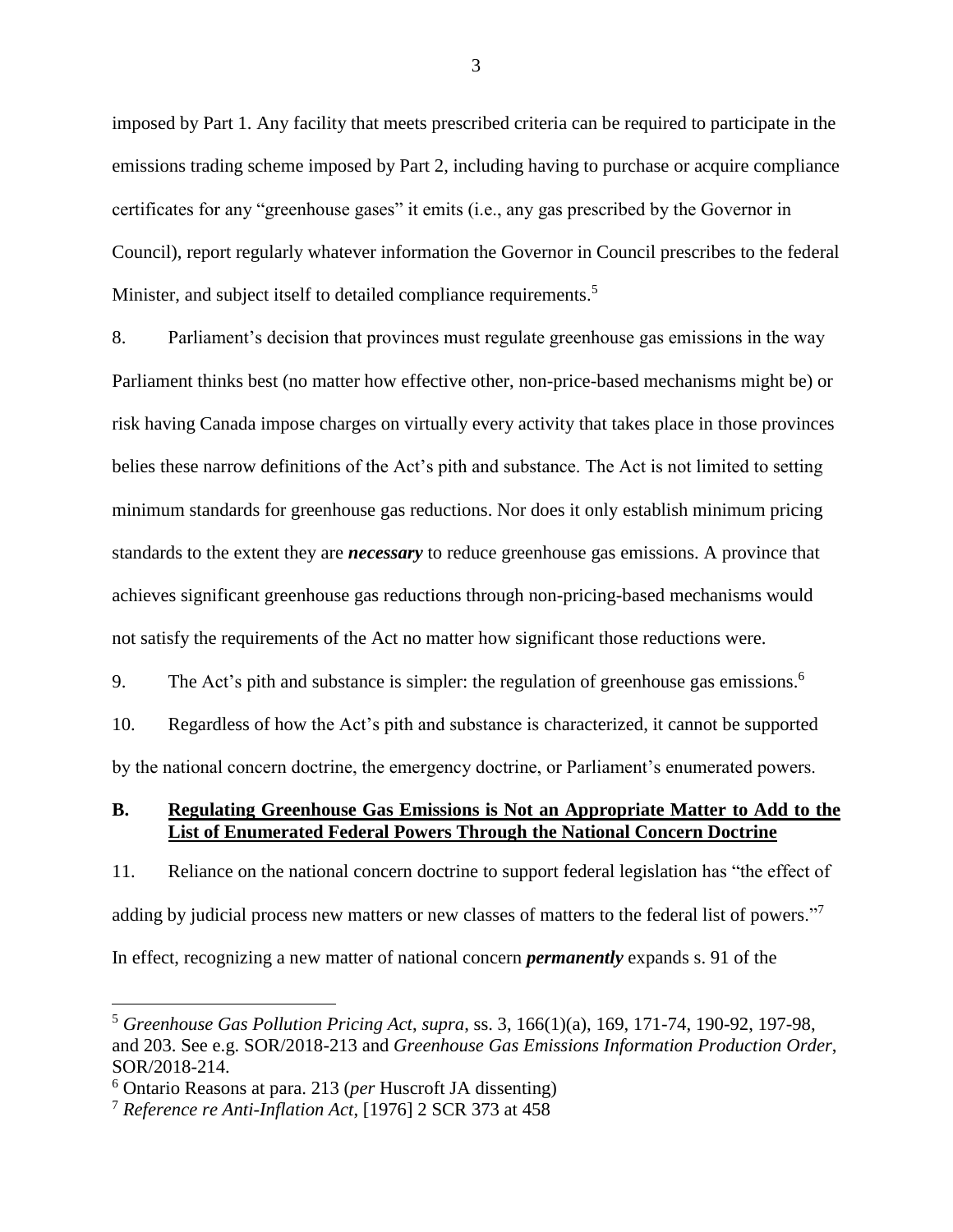*Constitution Act, 1867*. As a result, great care must be taken to ensure the proposed new matter is one that is appropriate to assign to exclusive federal jurisdiction on a permanent basis. It is not sufficient to demonstrate that a matter is of national concern in the colloquial sense – in our federation, many matters of the highest public importance (health care, education, social assistance, etc.) fall within provincial, not federal, jurisdiction.<sup>8</sup>

#### <span id="page-10-0"></span>**(1) The Proper Interpretation of the National Concern Test**

12. The Supreme Court and the Privy Council have repeatedly cautioned that the national concern doctrine presents a serious threat to the federal structure of the Constitution, if not carefully circumscribed.<sup>9</sup> In the present day, with the increasingly interconnected nature of modern life, the national concern doctrine should be applied with even greater caution. In applying that test, this Court should interpret it in light of its purpose – limiting the scope of the national concern branch rather than expanding it.<sup>10</sup> It should also consider the Supreme Court's recent decisions concerning the analogous general trade and commerce power which suggest: (1) regard should be had to whether the matter is *qualitatively* distinct from provincial matters; and (2) the "provincial inability" factor should be restricted to matters of *jurisdictional* inability.

13. Our Constitution is a federal one. Under the Constitution, Parliament and the provinces are coequal in their respective spheres. Neither is subordinate to the other. The powers of the provincial Legislatures are not granted by the Parliament of Canada, and they cannot be taken away, altered or controlled by the Parliament of Canada.<sup>11</sup> Only a constitutional amendment

<sup>8</sup> Ontario Reasons at paras. 217-23 (*per* Huscroft JA dissenting)

<sup>9</sup> *Ontario (AG) v. Canada (AG) (Local Prohibition)*, [1896] AC 348 at 360-61 (PC); *Anti-Inflation Reference*, *supra* at 443-45 and 458; *R. v. Hydro-Québec*, [1997] 3 SCR 213 at para. 67 <sup>10</sup> Ontario Reasons at para. 223 (*per* Huscroft JA dissenting); Saskatchewan Reasons at para. 420 (*per* Ottenbreit and Caldwell JJA dissenting)

<sup>11</sup> Saskatchewan Reasons at para. 216 (*per* Ottenbreit and Caldwell JJA dissenting); Peter W. Hogg, *Constitutional Law of Canada*, loose-leaf, 5th ed. (Toronto: Carswell, 2007) at s. 5.1(a), "Federalism"; *Hodge v The Queen* (1883), 9 App Cas 117 at 132 (PC); *St Catherine's Milling*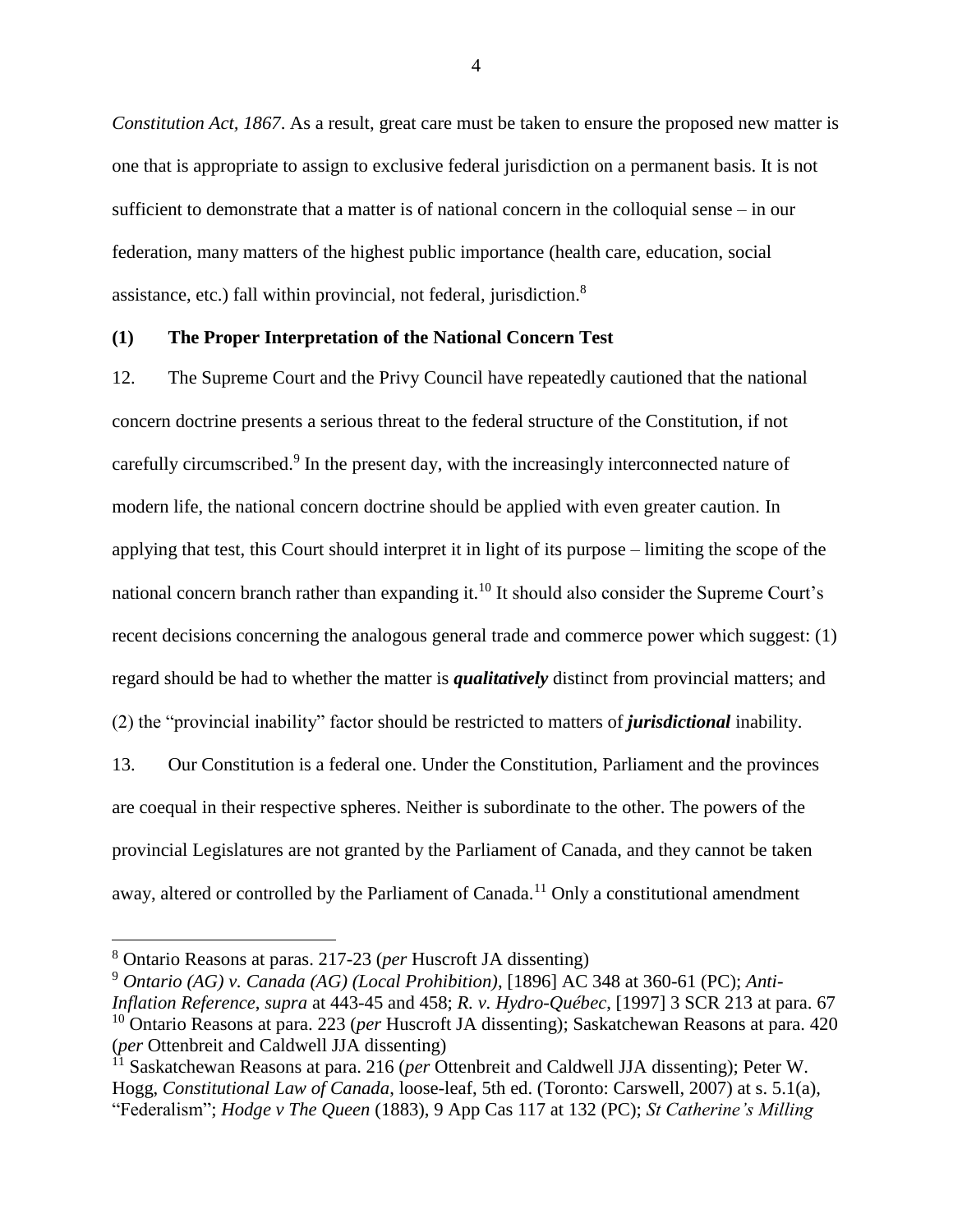passed with the consent of at least seven provinces with at least fifty percent of the aggregate provincial population can do so.<sup>12</sup> Courts should therefore show great caution before recognizing a permanent new head of federal power under the national concern doctrine.

#### <span id="page-11-0"></span>(i) Distinctiveness Should Mean *Qualitative* Distinctiveness:

14. The third *Crown Zellerbach* factor asks, drawing on Justice Beetz's analysis in the *Anti-Inflation Reference*, whether the matter a court is considering transferring to federal jurisdiction under the national concern doctrine has attained the required degree of "singleness, distinctiveness and indivisibility that clearly distinguishes it from matters of provincial concern."<sup>13</sup> When considering whether a proposed matter of national concern is sufficiently distinct from provincial matters to warrant transfer to exclusive federal jurisdiction, a Court should consider whether the matter is *qualitatively* distinct from provincial heads of power.

15. The importance of qualitative distinctiveness has been repeatedly recognized by the

Supreme Court in delineating the scope of the general trade and commerce power given the need

to ensure that power is not interpreted so broadly as to eviscerate provincial jurisdiction.<sup>14</sup>

16. The concerns that led the Court to require there to be a *qualitative* difference between matters suitable for regulation under the general trade and commerce power and matters that fall within provincial jurisdiction apply with even greater force to the national concern power.<sup>15</sup>

*and Lumber Co v R* (1888)*,* 14 App. Cas. 46 at 57-60 (PC); *Maritime Bank of Canada (Liquidators of) v New Brunswick (Receiver-General),* [1892] AC 437 at 441-44 (PC); *Re Initiative and Referendum Act*, [1919] AC 935 at 941-42; *Reference re Secession of Quebec,*  [1998] 2 SCR 217 at paras 55-60

<sup>12</sup> *Constitution Act, 1982,* Part V, s. 38(1)

<sup>13</sup> *R. v. Crown Zellerbach Canada Ltd.*, [1988] 1 SCR 401 at 432 ; *Anti-Inflation Reference*, *supra* at 458

<sup>14</sup> *Canada (AG) v. Canadian National Transportation, Ltd.*, [1983] 2 SCR 206 at 266-67; *General Motors of Canada Ltd. v. City National Leasing*, [1989] 1 SCR 641 at 661-62; *Reference re Securities Act*, 2011 SCC 66 at paras. 70-90, [2011] 3 SCR 837; *Reference re Pan-Canadian Securities Regulation*, 2018 SCC 48 at paras. 100-02, [2018] 3 SCR 189

<sup>15</sup> Saskatchewan Reasons at paras. 407-08 (*per* Ottenbreit and Caldwell JJA dissenting)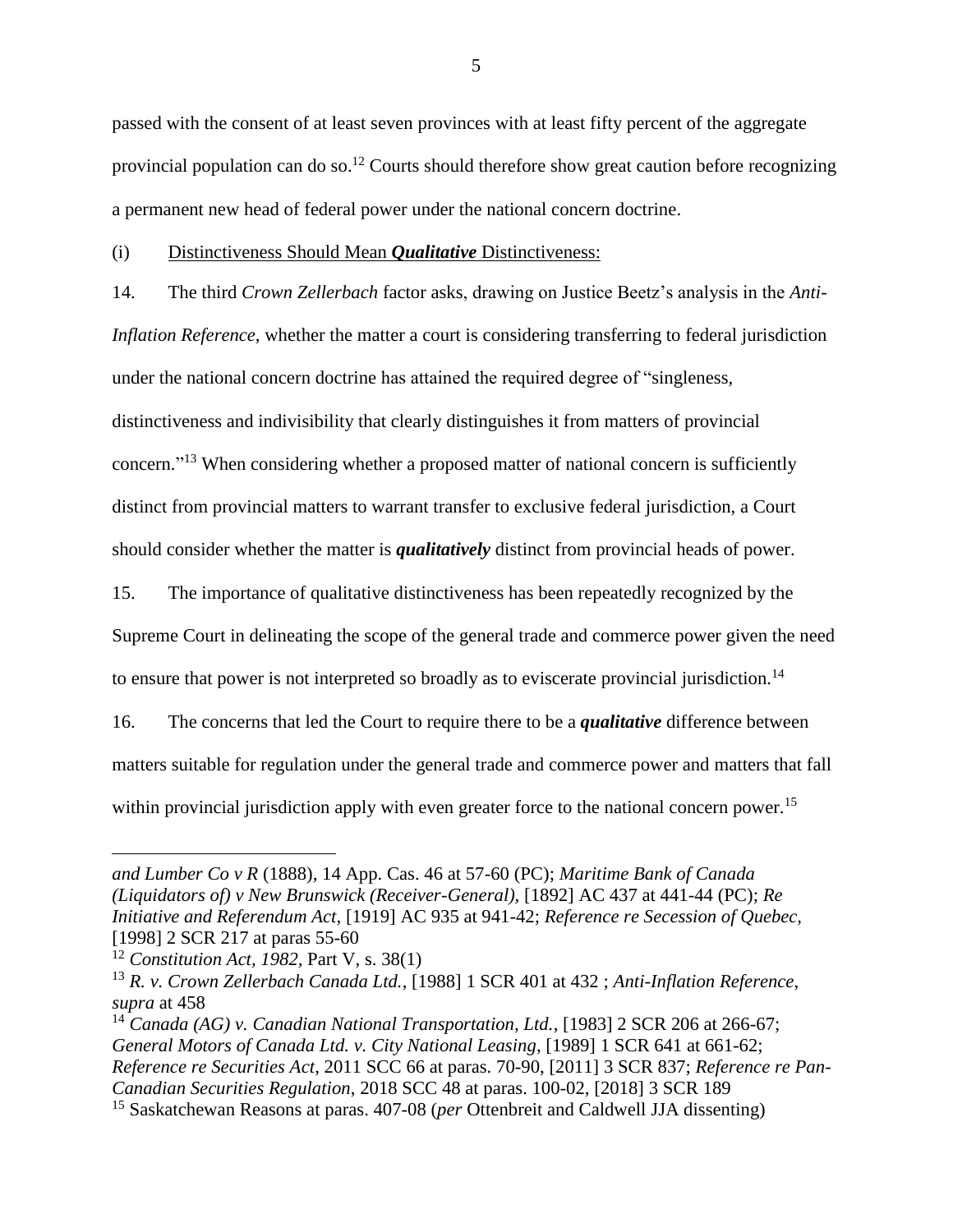Unlike the general trade and commerce power which s. 91(2) expressly confers on Parliament and which must have some minimum content, the POGG power (including the national concern doctrine) is a residual and exceptional power. Unlike Parliament's enumerated powers which apply "notwithstanding" the powers conferred on the provinces, the POGG power only applies "in relation to all Matters *not coming within* the Classes of Subjects by this Act assigned exclusively to the Legislatures of the Provinces."<sup>16</sup> The national concern doctrine should be more, rather than less, carefully circumscribed than the general trade and commerce power.

17. Making it clear that the reference to distinctiveness in the third *Crown Zellerbach* factor refers to a *qualitative* difference would ensure that courts will not find a matter has become distinct from provincial matters simply because the *quantitative* nature of the matter – its scale or level of importance – has increased. Important matters are not by definition federal matters under our Constitution. On the contrary, some of the most important matters facing previous generations such as industrial regulation in the Great Depression and inflation in the 1970s have been found *not* to be suitable for federal regulation as matters of national concern.<sup>17</sup>

18. The kinds of matters that have been held to fall under the national concern branch of POGG have been qualitatively distinct from matters regulated by the provinces. They often have a close link to other, pre-existing federal powers. For example, the National Capital Region is the administrative centre for all federal governmental matters.<sup>18</sup> Nuclear power is closely tied to matters of national defence and can cause fundamentally different kinds of harm than other

 $\overline{a}$ 

<sup>&</sup>lt;sup>16</sup> See K Lysyk, "The Constitutional Reform and the Introductory Clause of Section 91: Residual and Emergency Law-Making Authority" (1979) 57 Can Bar Rev 531 [Emphasis added]

<sup>17</sup> *Canada (AG) v. Ontario (AG) (Labour Conventions)*, [1937] AC 326 at 350-53; *Anti-Inflation Reference*, *supra* at 443-45 and 458

<sup>18</sup> *Munro v. National Capital Commission*, [1966] SCR 663 at 669-71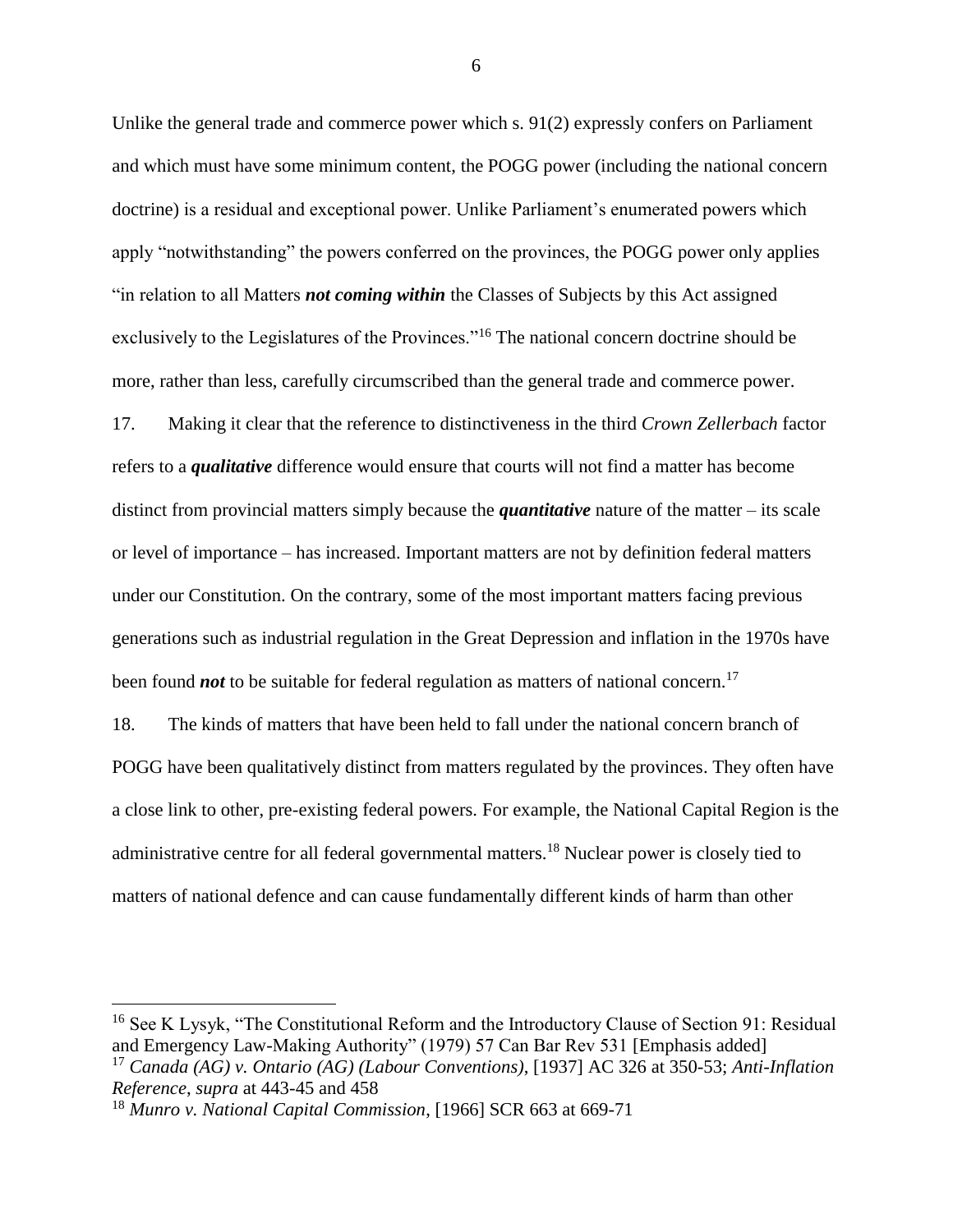sources of power.<sup>19</sup> The regulation of marine pollution, a narrow and well-defined activity of "dumping […] waste in waters, other than fresh waters, within a province," is closely tied to Parliament's existing jurisdiction over offshore and international waters, navigation, and fisheries.<sup>20</sup> Aeronautics is bound up with international and interprovincial transportation.<sup>21</sup> 19. In contrast, matters that have been rejected under the national concern doctrine tend to be *qualitatively* indistinguishable from existing provincial matters, even though they may have reached a *quantitative* scale of importance such that Parliament wishes to impose its will on the provinces. For example, in the *Anti-Inflation Reference*, the federal Act purported to implement wage and price controls across businesses and individuals in the provinces, to curb inflation. The Supreme Court held it could not do so because inflation was not qualitatively distinct from matters that fall within provincial jurisdiction: "It is an aggregate of several subjects some of which form a substantial part of provincial jurisdiction."<sup>22</sup> Similarly, "toxic substances" and "the environment" have been found to be too broad and amorphous to be recognized as matters of national concern. Nothing qualitatively separates them from matters the provinces can regulate.<sup>23</sup>

<sup>22</sup> *Anti-Inflation Reference*, *supra* at 437 (*per* Ritchie J.) and 459-59 (*per* Beetz J.)

 $\overline{a}$ 

<sup>19</sup> *Ontario Hydro v Ontario (Labour Relations Board)*, [1993] 3 SCR 327 at 340 (*per* Lamer CJC), 379-80 (*per* LaForest J), and 425-27 (*per* Iacobucci J dissenting)

<sup>&</sup>lt;sup>20</sup> Katherine Swinton, "Federalism Under Fire: The Role of the Supreme Court of Canada" (1992) 55:1 L. & Contemp. Probs. 121 at 136. Temperance does not fit so easily into this proposed "qualitatively federal" trend, but the *Russell* case is an anomaly, aptly characterized by Beetz J. in the *Anti-Inflation Reference* as a case with a "chequered" history, one that was "not easy to reconcile with the *Local Prohibition* case": *Anti-Inflation Reference*, *supra* at 453-57 <sup>21</sup> *Johannesson v. West St. Paul (Municipality)*, [1952] 1 SCR 292 at 318-19 (*per* Estey J) and 326-27 (*per* Locke J)

<sup>23</sup> *Hydro-Québec*, *supra* at paras. 64-79 (*per* Lamer CJC and Iacobucci J dissenting) and 115-16 (*per* La Forest J)*; Friends of the Oldman River Society v. Canada (Minister of Transport)*, [1992] 1 SCR 3 at 63-65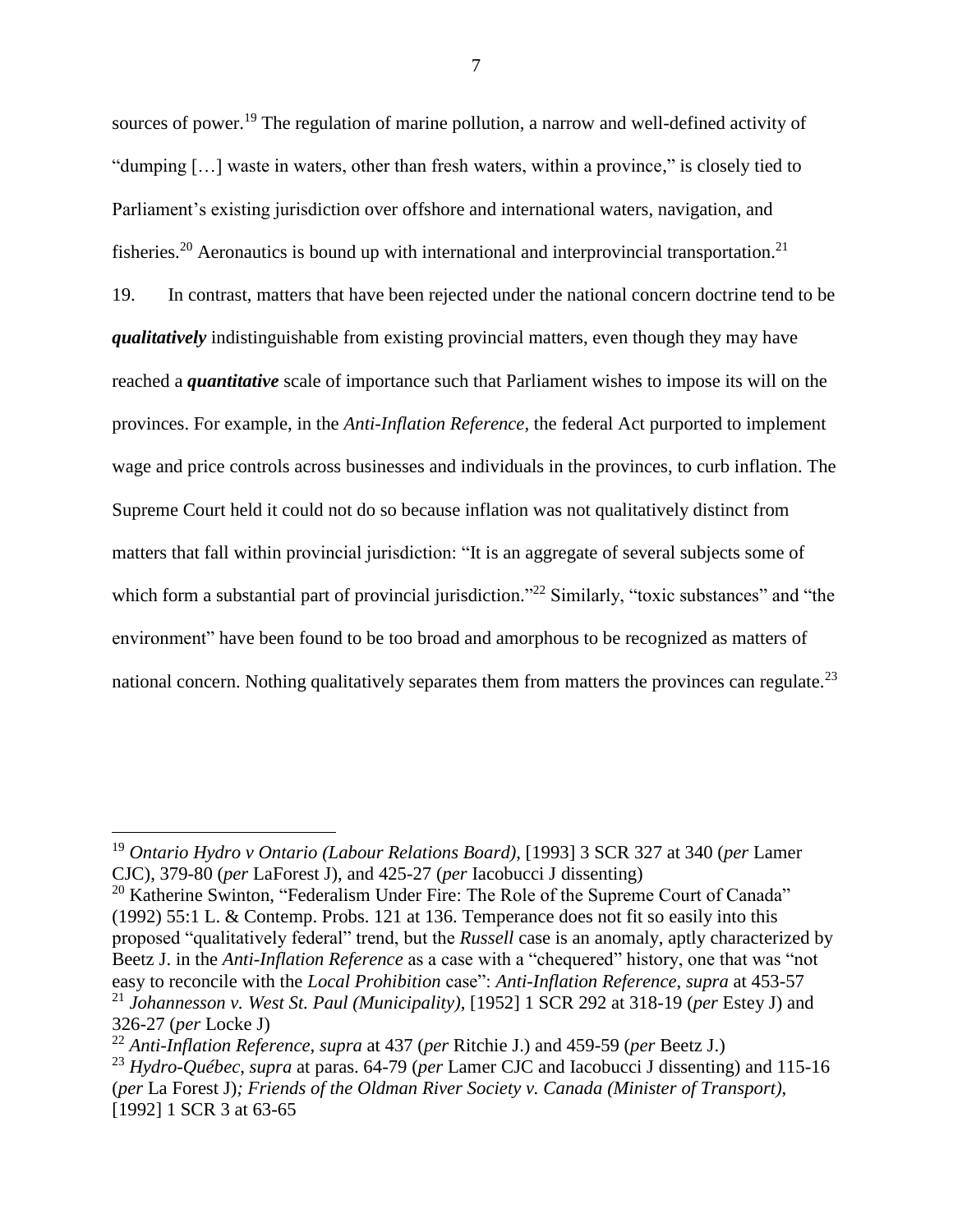20. The fourth *Crown Zellerbach* factor (the "provincial inability" test), which is itself only one factor to consider in determining if the first half of the test is met, looks at whether the provinces are unable to effectively regulate a matter as evidence of whether it has become a matter of national concern.<sup>24</sup> The provincial inability test cannot mean that there is "provincial" inability" whenever a province's decision not to exercise its undoubted jurisdiction may have an impact on other provinces. Interpreting the test so broadly would unduly fetter provincial sovereignty – the power to act must include the power to choose not to act or to act differently. 21. The "provincial inability" test should be seen as referring to provincial *jurisdictional* 

inability. Drawing again on the Supreme Court's jurisprudence under the general trade and commerce power, the provincial inability test should ask "whether [the matter] is of such a nature that provinces, acting alone or in concert, would be *constitutionally incapable* of enacting it."<sup>25</sup> To demonstrate that a matter "is genuinely national in importance and scope," rather than merely an aggregation of provincial jurisdiction, "the situation must be such that if the federal government were not able to legislate, there would be a constitutional gap."<sup>26</sup>

22. Systemic risk in the securities industry presents a good example of a matter the provinces are *incapable* of regulating without federal assistance. Regulating systemic risk *requires* simultaneously monitoring the actions of financial actors across multiple provinces in order to detect, identify and mitigate risk to national capital markets. Systemic risks are not merely an accumulation of local risks which the provinces working together could regulate. Rather, they are *qualitatively* different. Systemic risks are "risks that occasion a 'domino effect' whereby the

<span id="page-14-0"></span><sup>(</sup>ii) "Provincial Inability" Should be Limited to Provincial *Jurisdictional* Inability:

<sup>24</sup> *Crown Zellerbach*, *supra* at 432

<sup>25</sup> *Securities Reference*, *supra* at para. 80; Saskatchewan Reasons at paras. 413-14 (*per* Ottenbreit and Caldwell JJA dissenting)

<sup>26</sup> *Securities Reference*, *supra* at para. 83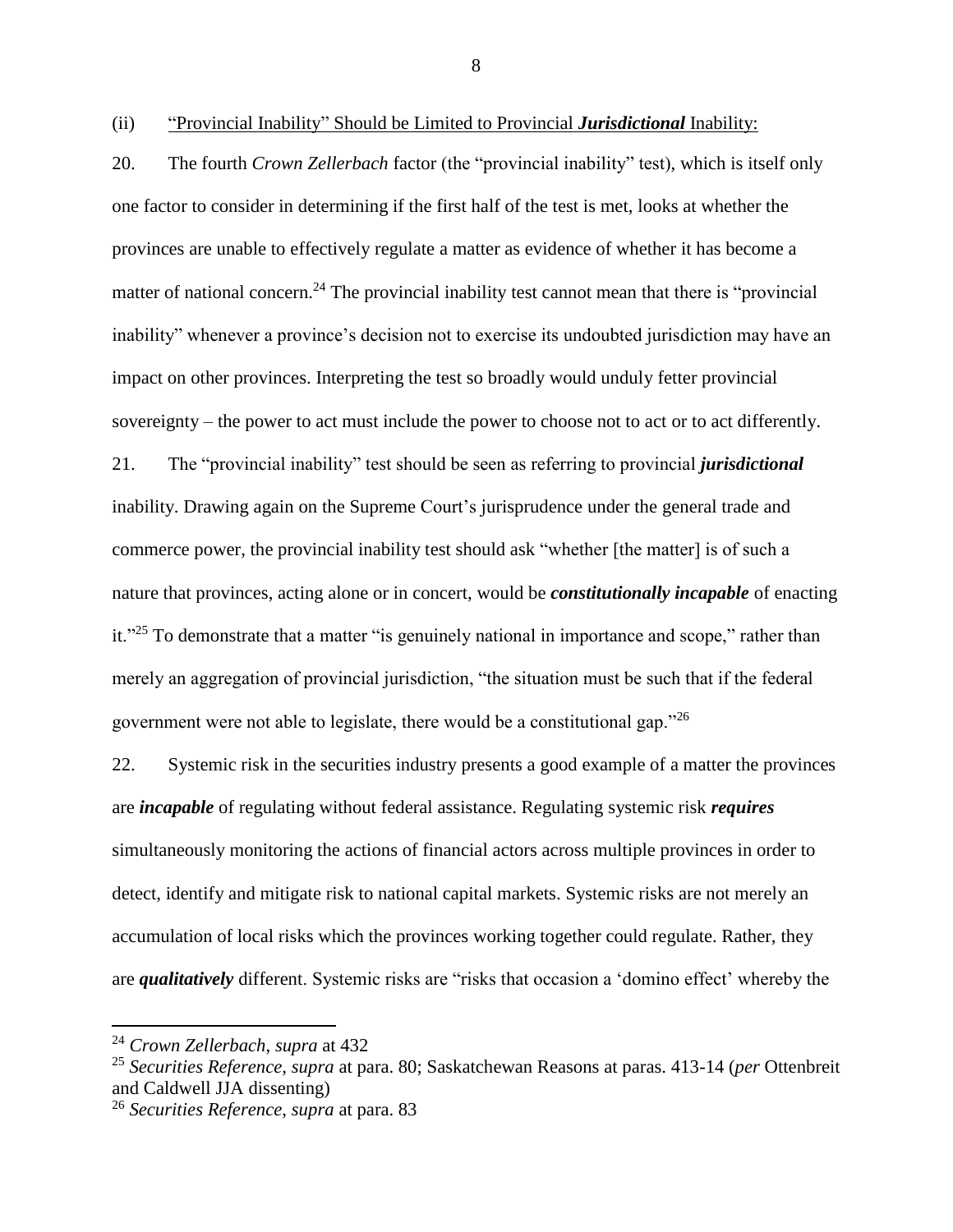risk of default by one market participant will impact the ability of others to fulfil their legal obligations, setting off a chain of negative economic consequences that pervade an entire financial system." Systemic risks are risks to the market itself and addressing them requires the ability to issue orders that can quickly take effect in multiple jurisdictions across Canada.<sup>27</sup> 23. Where, however, the provinces acting together can regulate a matter, there is no provincial *incapacity*. Whether the provinces should exercise their jurisdiction in a particular way is a policy question, not a legal one. The provincial inability test cannot mean that there is provincial inability whenever Parliament believes a national standard is desirable. By definition, no individual province can establish a national standard. Otherwise, any matter could be transformed into a matter of national concern by attempting to regulate it as a national standard.<sup>28</sup>

24. The fact that the inaction of one province (because of different policy choices or practical constraints) could impact another province cannot be determinative of jurisdiction. At the time of the *Anti-Inflation Reference*, provinces facing low employment and reduced industrial demand would have had no ability, practically speaking, to take measures to reduce inflation, which was primarily driven by events and policy decisions in other provinces and outside Canada. But this did not render measures to control "inflation" a matter of national concern.

<span id="page-15-0"></span>(iii) The Existence of International Treaties Do Not Make a Matter One of National Concern 25. The existence and content of treaties dealing with greenhouse gas emissions such as the *Paris Agreement* are wholly irrelevant to the division of powers between Parliament and the

 $\overline{a}$ 

<sup>27</sup> *Securities Reference*, *supra* at paras. 102-05, 112-17, and 123-25; *Pan-Canadian Securities Reference*, *supra* at paras. 106-07, 111-12, and 115-16; Steven L. Schwarcz, "Systemic Risk" (2008) 97 Georgetown LJ 193 at 198-204 and 207; David Johnston, Kathleen Rockwell & Cristie Ford, "National and Coordinated Approaches to Securities Regulation" in David Johnston, Kathleen Rockwell & Cristie Ford, *Canadian Securities Regulation* (Markham: LexisNexis, 2014) at 681

<sup>28</sup> Ontario Reasons at paras. 228-32 (*per* Huscroft JA dissenting); Saskatchewan Reasons at paras. 439-40 (*per* Ottenbreit and Caldwell JJA dissenting)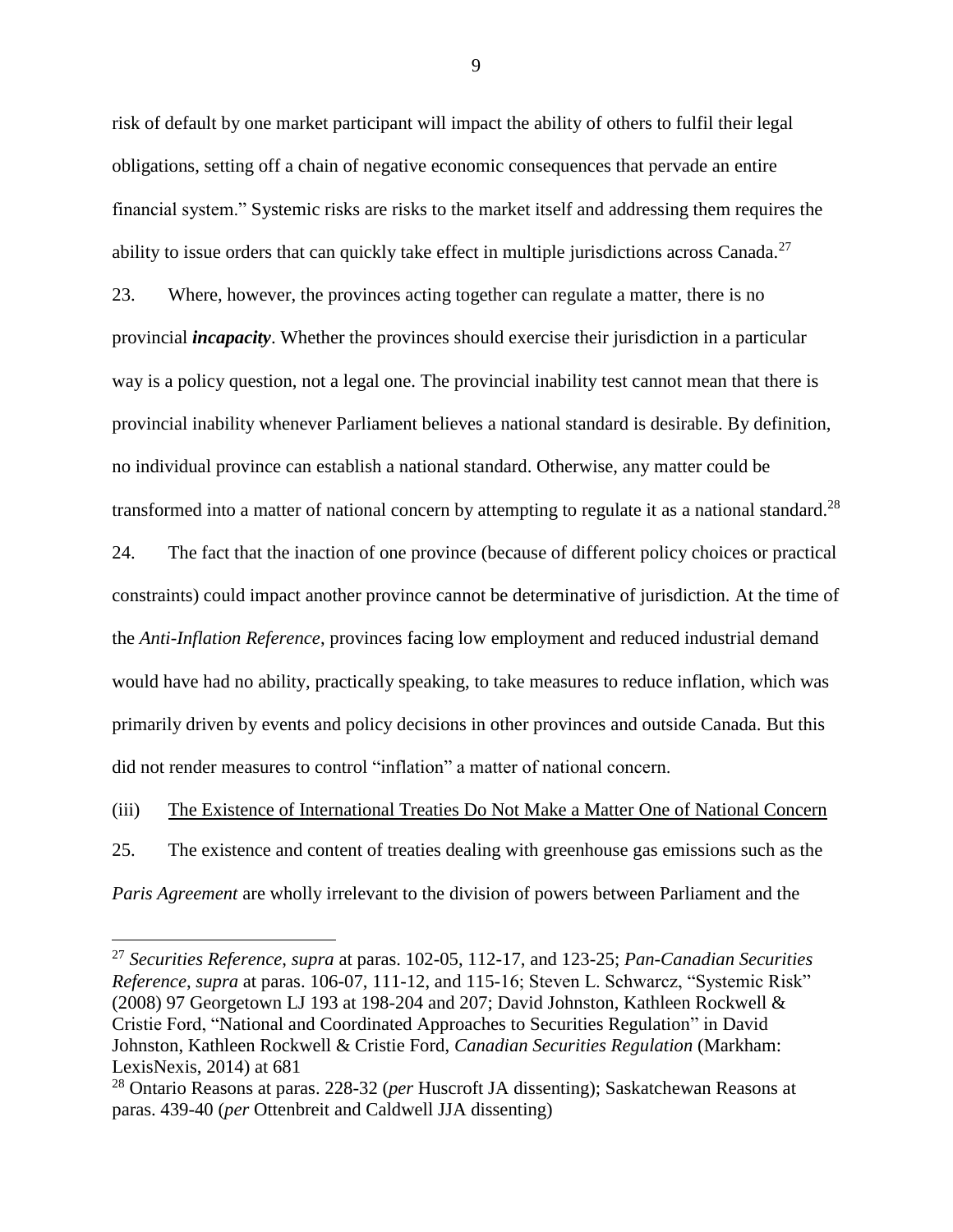provincial legislatures. The Privy Council's decision in the *Labour Conventions Case*, recently reaffirmed by a unanimous Supreme Court in the *Pan-Canadian Securities Reference*, makes it clear that international treaties are binding on Canada in international law but can *only* be implemented in areas of provincial jurisdiction with the consent of the provincial legislatures.<sup>29</sup> 26. Finding a matter to be within federal jurisdiction under the national concern doctrine because doing so would assist Canada to implement international treaties agreed to by the federal Executive would create a treaty-making power through the back door. Doing so would also be inconsistent with Canada's constitutional architecture which does not give the federal Parliament the power to implement treaties in areas of provincial jurisdiction without provincial consent.<sup>30</sup> The scope of provincial heads of power can only be changed by a constitutional amendment made with federal and significant provincial *legislative* consent. Otherwise, with the stroke of a pen on an international treaty, the federal *Executive* could, without the consent of any provincial legislature, give Parliament broad new powers it was never intended to have.<sup>31</sup>

## <span id="page-16-0"></span>**(2) Greenhouse Gas Emissions are Not a Single, Distinct and Indivisible Matter Suitable for Federal Regulation Under the National Concern Doctrine**

27. Even if this Court does not accept the submissions above, greenhouse gas emissions are not a single, distinct, and indivisible matter suitable for federal regulation. Marine pollution is suitable for regulation as a matter of national concern because it is a narrow category of pollution closely tied to Parliament's existing jurisdiction over offshore and international waters, navigation, and fisheries. By contrast, greenhouse gas emissions encompass a wide variety of

<sup>29</sup> *Labour Conventions*, *supra* at 350-52; *Pan-Canadian Securities Reference*, *supra* at para. 66 <sup>30</sup> *Reference re Senate Reform*, 2014 SCC 32 at paras. 26-27, [2014] 1 SCR 32. *Cf.* United States, *Constitution*, Art. II, §2, cl. 2 and Art. VI, §2; *Constitution* (Cth.), s. 51(xxix); *Constitution Act, 1867* (UK), 30&31 Vict., c. 3, s. 132

<sup>31</sup> *Constitution Act, 1867*, *supra*, ss. 91-95; *Constitution Act, 1982*, s. 38, Schedule B to the *Canada Act, 1982* (UK), 1982, c. 11; *Senate Reference*, *supra* at paras. 29-36 and 54-63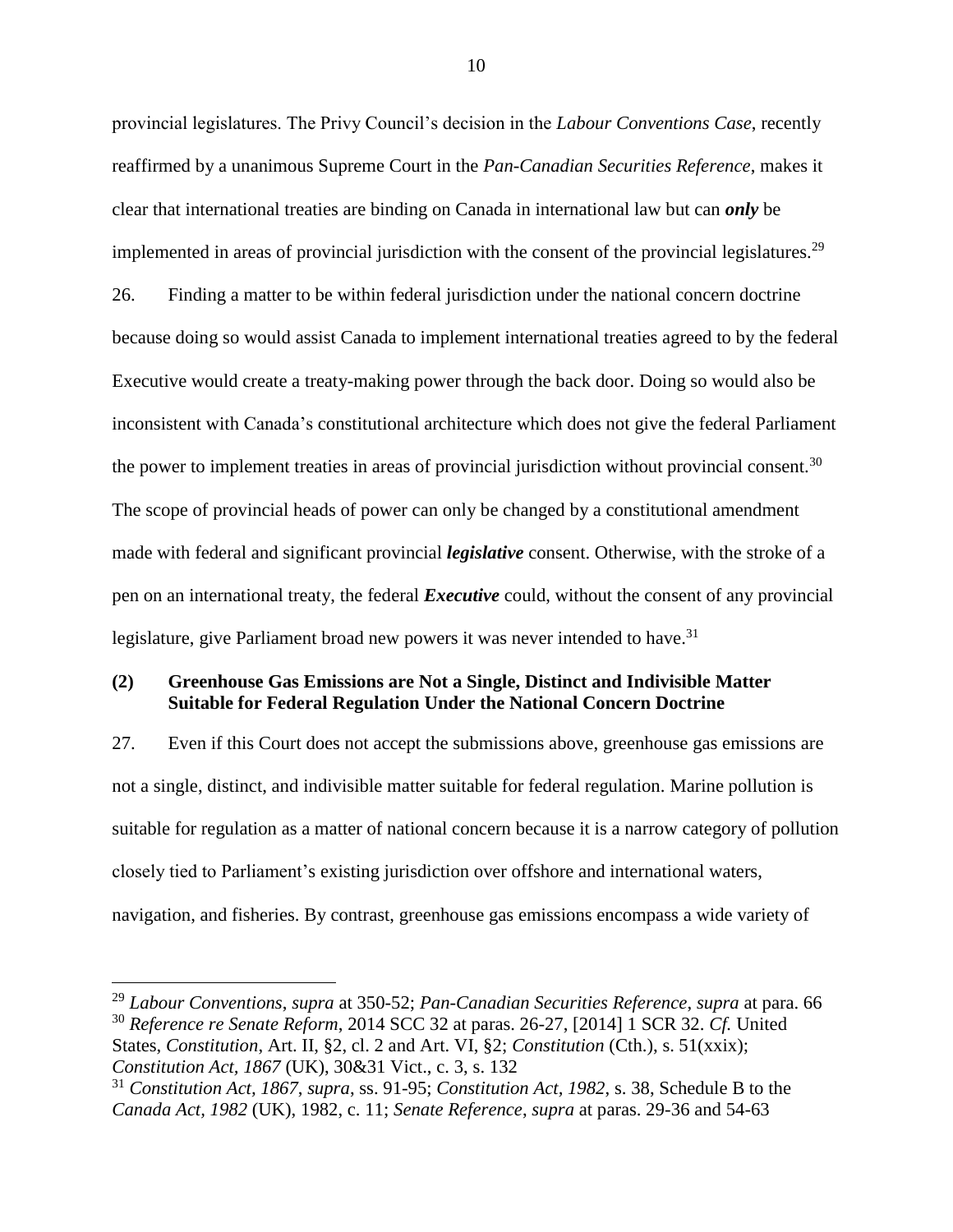pollutants (to which the Governor in Council can add at any time) and are not closely tied to Parliament's existing heads of jurisdiction. More importantly, even if the list of substances which can act as greenhouse gases is distinct, the wide range of human activities that produce them is not. Unlike the well-defined and relatively narrow activity of "dumping […] waste in waters, other than fresh waters, within a province" in *Crown Zellerbach*, here Canada asserts jurisdiction to regulate all activities that give rise to emissions.<sup>32</sup>

28. Justice La Forest, at that point writing for a minority of the Court, held that regulating pollution or the environment as a whole lacked the singleness, distinctiveness and indivisibility needed to be considered a matter of national concern. Trying to treat broad social, economic, and political issues like pollution or inflation as a single matter that only Parliament can regulate would have disrupted the federal/provincial balance of power. Pollution and inflation are not novel issues uncontemplated at the time of Confederation, even if their scale has increased.<sup>33</sup> 29. Justice La Forest's view that the environment was too diffuse a subject matter for Parliament to regulate under the national concern doctrine was adopted by the entire court in *Oldman River*. The entire Court again held that the environment was not a matter suitable for exclusive federal jurisdiction in *Hydro-Québec*. Finding the environment as a whole (or even just certain aspects of it such as pollution) to be an exclusively federal matter of national concern would pose too high a risk to the Constitution's carefully calibrated division of powers.<sup>34</sup>

<sup>32</sup> *Crown Zellerbach*, *supra* at 417

<sup>33</sup> *Crown Zellerbach*, *supra* at 452 and 455; Gerald LeDain, "Sir Lyman Duff and the Constitution" (1974) 12 Osgoode Hall LJ 261 at 293; W.R. Lederman, "Unity and Diversity in Canadian Federalism: Ideals and Methods of Moderation" (1975) 53 Cdn Bar Rev 597 at 604-06, 610-11, and 614

<sup>34</sup> *Oldman River*, *supra* at 63-65; *Hydro-Québec*, *supra* at paras. 64-79 (*per* Lamer CJC and Iacobucci J. dissenting) and 115-16 (*per* La Forest J)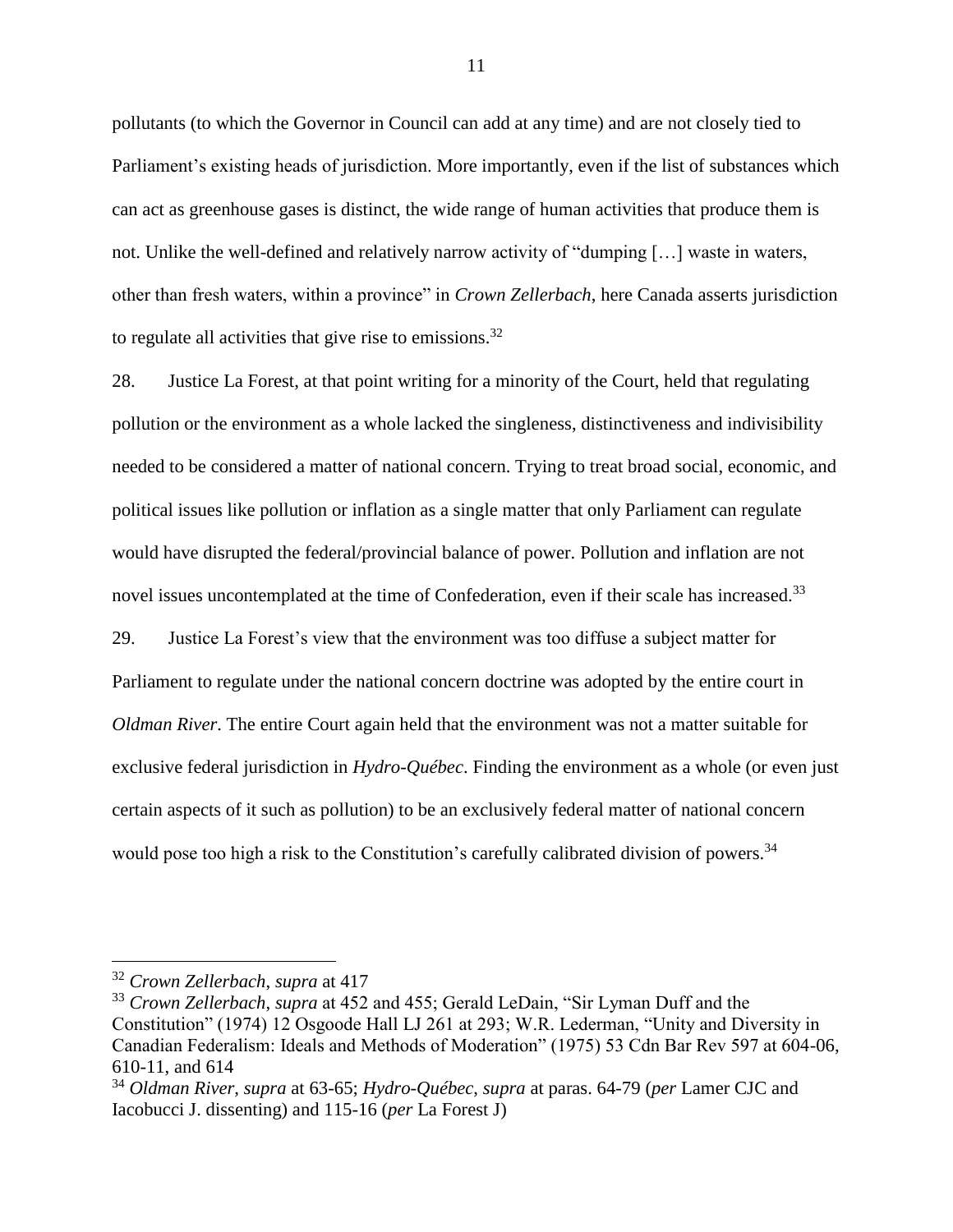30. The consequences of recognizing a new matter of national concern are sweeping. For example, the recognition that aeronautics falls within exclusive federal jurisdiction in *Johannesson* arose out of a single factual situation – the building of a private aerodrome on land where a municipal by-law prohibited such activity. So too did the recognition of radiocommunications in the *Radio Reference* – an attempt to implement an international radiotelegraph convention into domestic law. But the seed that grew from those narrow factual situations has expanded to support thousands of pages of federal aeronautics and broadcasting legislation. Even when Parliament has not legislated, those new federal powers have been held to oust the application of valid provincial legislation (including environmental legislation).<sup>35</sup>

31. In the present case, the consequences of recognizing exclusive federal jurisdiction over minimum national standards (or pricing standards) for greenhouse gas emissions would be even more sweeping, given that greenhouse gases are not qualitatively distinct from matters of provincial concern and are produced by virtually every activity that takes place in the provinces.

32. As Justice Huscroft recognized in the Ontario Court, recognizing federal jurisdiction over "minimum national standards to regulate greenhouse gas emissions" provides no intelligible limits on federal jurisdiction. Minimum national standards could be established concerning home heating and cooling; land use zoning; public transit; road design and use; and any other matter that impacts greenhouse gas emissions.<sup>36</sup> The ubiquity of the activities that generate greenhouse

<sup>35</sup> *Johannesson*, *supra*; *Canada (AG) v. Ontario (AG) (Radiocommunications)*, [1937] AC 326; *Québec (AG) v. Canadian Owners and Pilots Assn.*, 2010 SCC 39 at paras. 25-61, [2010] 2 SCR 536; *Québec (AG) v. Lacombe*, 2010 SCC 38 at para. 66, [2010] 2 SCR 453; *Greater Toronto Airports Authority v. Mississauga (City)* (2000), 50 O.R. (3d) 641 at paras. 37-61 (CA), leave to appeal to SCC dismissed [2001] SCCA No. 83; *Bell Canada v. Québec (Commission de santé et de la sécurité du travail)*, [1988] 1 SCR 749; *Rogers Communication Inc. v. Châteauguay (City)*, 2016 SCC 23 at paras. 57-74, [2016] 1 SCR 467; *Procureure générale du Québec c. IMTT-Québec inc.*, 2019 QCCA 1598

<sup>36</sup> Ontario Reasons at paras. 235-37 (*per* Huscroft JA dissenting)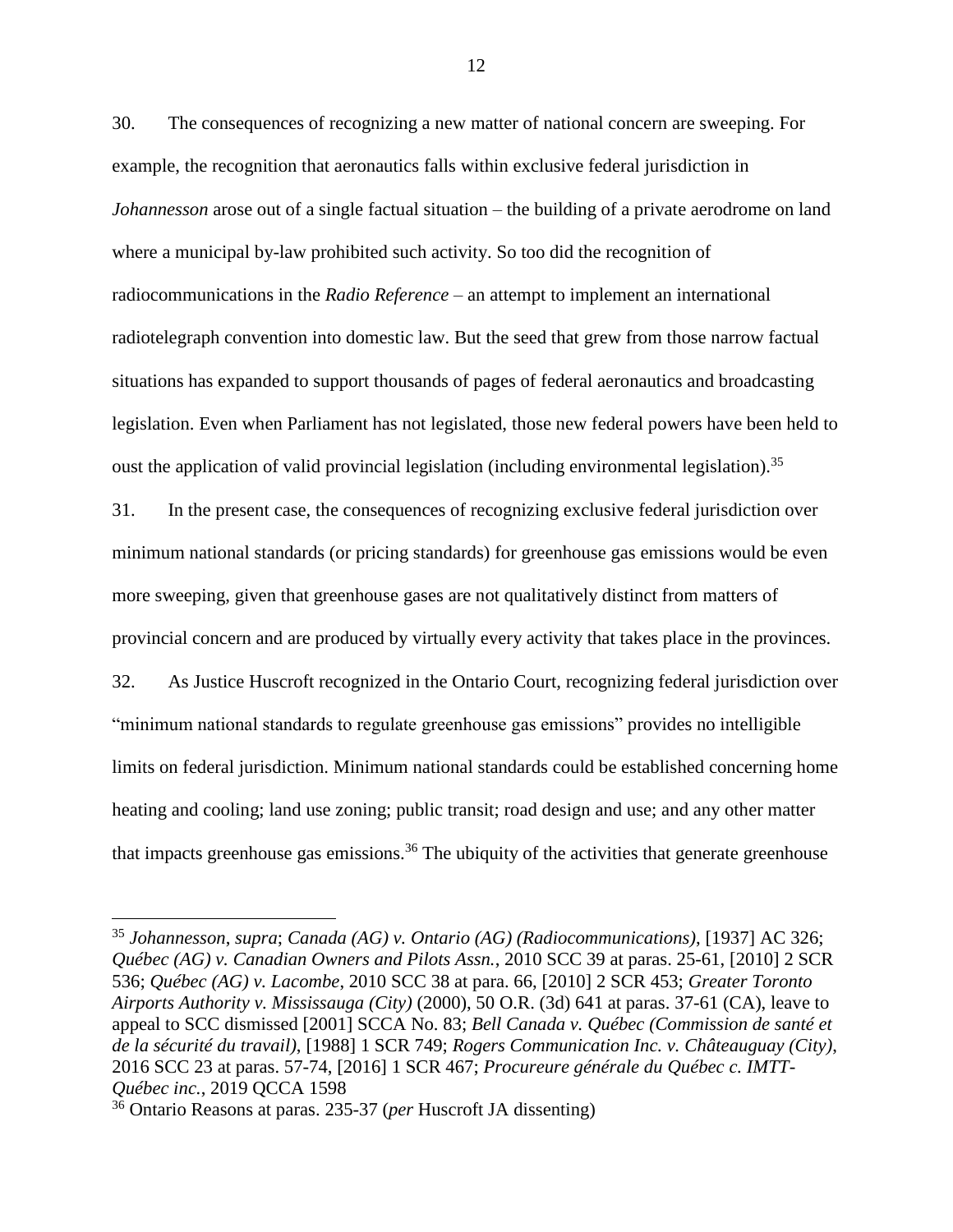gases means that granting the federal government exclusive jurisdiction to set minimum national standards for greenhouse gas emissions would eviscerate provincial jurisdiction over local undertakings, property and civil rights, and matters of a local concern within the province.

33. Neither of Canada's proposed modifications addresses these concerns. Requiring standards to have a demonstrable impact on Canada's nationwide greenhouse gas emissions only means that federal intrusions are limited to major intrusions. And, since greenhouse gas emissions are cumulative, all greenhouse gas emissions impact Canada's nationwide emissions.

34. The narrower characterization of "minimum national *pricing* standards to regulate greenhouse gas emissions," adopted by the concurring judge in the Ontario Court and the majority of the Saskatchewan Court (which Canada did not adopt), does not avoid this problem. It merely requires more creativity on the part of legislative drafters. Almost any regulatory goal can be achieved through a pricing mechanism. If Canada is given jurisdiction to establish minimum national pricing standards for greenhouse gas emissions, it could put a price on energy-inefficient building materials; on air conditioners and home heating; on automobiles with higher emissions; or even on which days an automobile is used or the density of housing.

35. This is precisely the concern Justice Beetz raised in the *Anti-Inflation Reference* as a reason why the control of inflation should not be recognized as a matter of national concern: "since practically any activity or lack of activity affects the gross national product, the value of the Canadian dollar and, therefore, inflation, it is difficult to see what would be beyond the reach of Parliament. Furthermore, all those powers would belong to Parliament permanently."<sup>37</sup> 36. A similar concern is present here. Greenhouse gases are a product of all we do. As such,

recognizing federal jurisdiction over the establishment of minimum national standards (or

 $\overline{a}$ 

<sup>37</sup> *Anti-Inflation Reference*, *supra*, at 437 (Ritchie J) and 443-45 and 458-59 (Beetz J)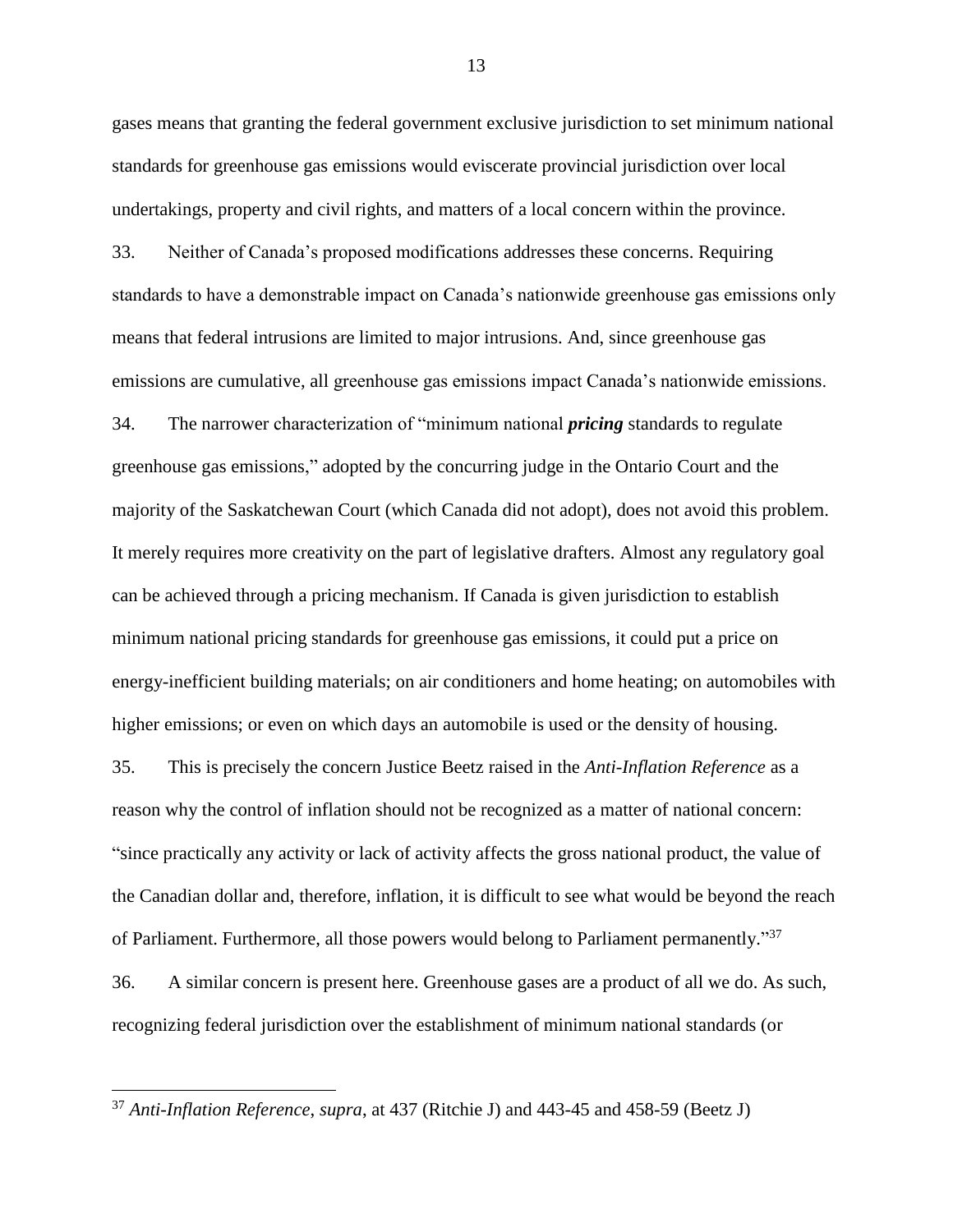pricing standards) to regulate greenhouse gases would expand federal jurisdiction beyond limit. The regulation of greenhouse gases (however formulated) is therefore not a single, indivisible, and distinct matter suitable for recognition as a matter of national concern.

#### <span id="page-20-0"></span>**(3) There is No Provincial Inability to Combat Greenhouse Gas Emissions**

37. The provincial inability test is only evidence of whether a proposed matter of national concern is single, indivisible, and distinct, not an independent criterion. In any event, the provinces are not *incapable* of regulating greenhouse gases even if they choose to do so through measures other than the measure (such as a carbon price) that Parliament prefers.

38. Unlike the regulation of aeronautics, the regulation of greenhouse gases would not be unworkable if different provinces imposed their own rules.<sup>38</sup> Unlike the regulation of systemic risk in the securities industry, the regulation of greenhouse gases does not require the simultaneous monitoring of the cumulative impact of greenhouse gas levels across multiple provinces or the ability to issue orders to govern actors across multiple jurisdictions.

39. While the gases themselves cross provincial borders, the *regulation* of greenhouse gases can be fully accomplished at the provincial level because the activities that produce greenhouse gas largely fall within provincial jurisdiction (with the exception of greenhouse gases produced by federally-regulated industries which, Ontario agrees, Canada has jurisdiction to regulate under its enumerated powers).<sup>39</sup> The decisions of different provinces to reduce greenhouse gases in different ways and on different timelines to account for their different circumstances do not preclude other provinces from reducing greenhouse gases in their own preferred manner.

40. The debate regarding the relative merits of the preferred federal approach to reducing greenhouse gases (applying a carbon price to fuels and industrial emitters) and the preferred

<sup>38</sup> *Johannesson*, *supra* at 318-19 (*per* Estey J) and 326-27 (*per* Locke J)

<sup>39</sup> See e.g. Part 3 of the Act.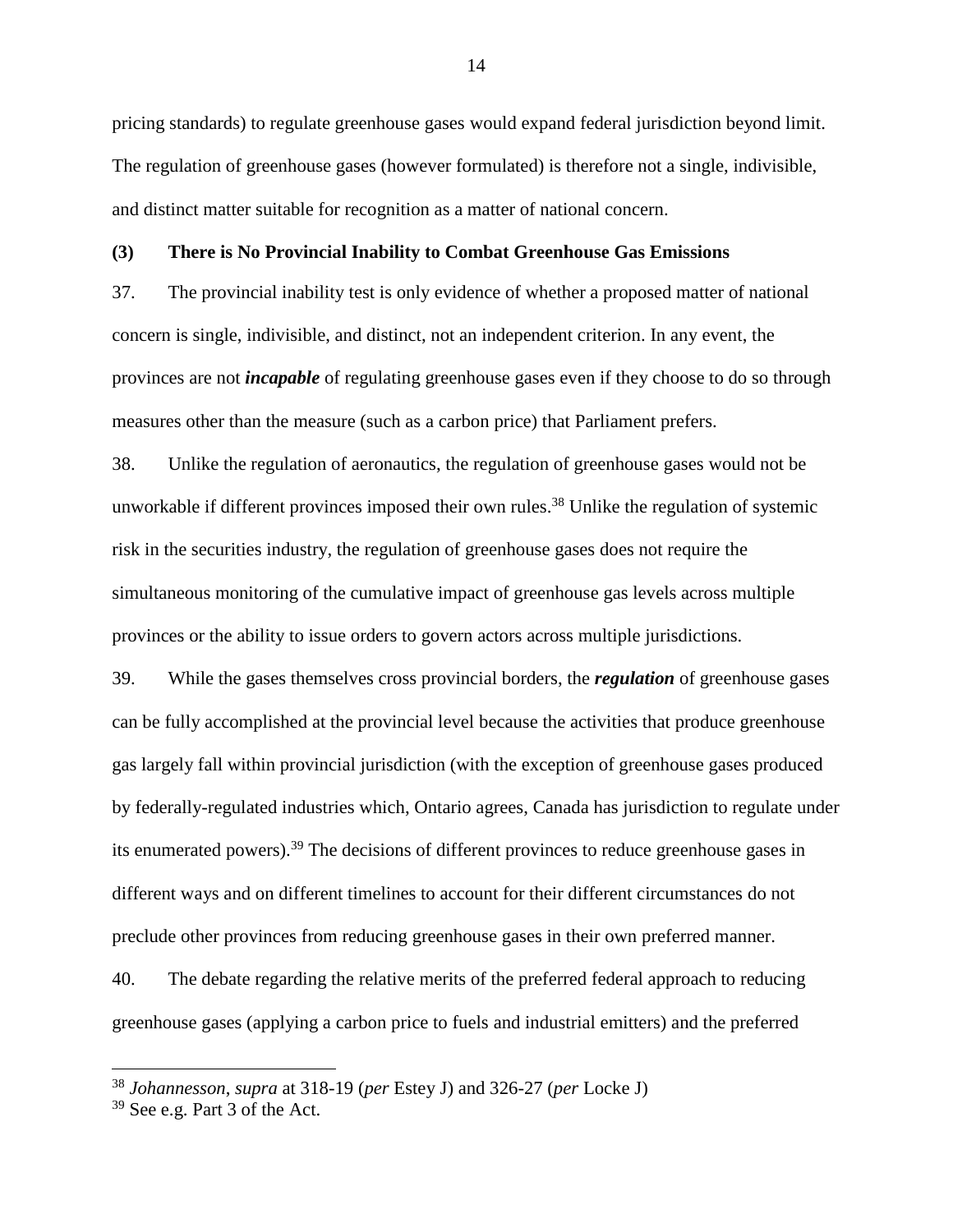approaches of the various provinces (which include not only carbon pricing, but also nonpricing-based regulatory and incentive approaches) is a debate about policy effectiveness, not constitutional capacity.<sup>40</sup> Policy effectiveness has no place in the division of powers analysis.<sup>41</sup> 41. There is no jurisdictional or constitutional gap that requires federal regulation. The fact that one province's efforts to regulate greenhouse gases might be affected by the different policy choices of another does not mean that the provinces are *unable* to regulate them, in a constitutional sense. As noted above, while a single federal law to control inflation or imposing a nationwide minimum wage might be more economically efficient than a diversity of provincial approaches, that does not mean that the provinces are unable to regulate these matters. Economic efficiency, uniformity, and comprehensiveness are not constitutional principles. Federalism, by contrast, is. Federalism explicitly countenances a diversity of policy approaches to a problem, reflecting the diverse democratic choices of provincial electorates.

42. Moreover, as in *Hydro-Québec*, the Act itself "implicitly undermines any contention that the provinces are incapable of regulating" greenhouse gas emissions. In that case, the minority, without dispute from the majority, held that the Governor in Council's power to exempt a province from the application of federal regulations if the province already had equivalent regulations in force demonstrated that "the broad subject matter of regulating toxic substances, as defined by the Act, is inherently or potentially divisible."<sup>42</sup>

43. In the present case, ss. 166 and 189 of the Act go even further – they require the Governor in Council to "take into account, as the primary factor" whether a province has enacted

 $\overline{a}$ 

<sup>40</sup> Saskatchewan Reasons at paras. 440-51 (*per* Ottenbreit and Caldwell JJA dissenting)

<sup>41</sup> *Securities Reference*, *supra* at para. 90 [Emphasis added]; *Pan-Canadian Securities* 

*Regulation Reference*, *supra* at para. 82; *Reference re Firearms Act (Can.)*, 2000 SCC 31 at para. 18 and 57, [2000] 1 SCR 783

<sup>42</sup> *Hydro-Québec*, *supra* at paras. 57 and 77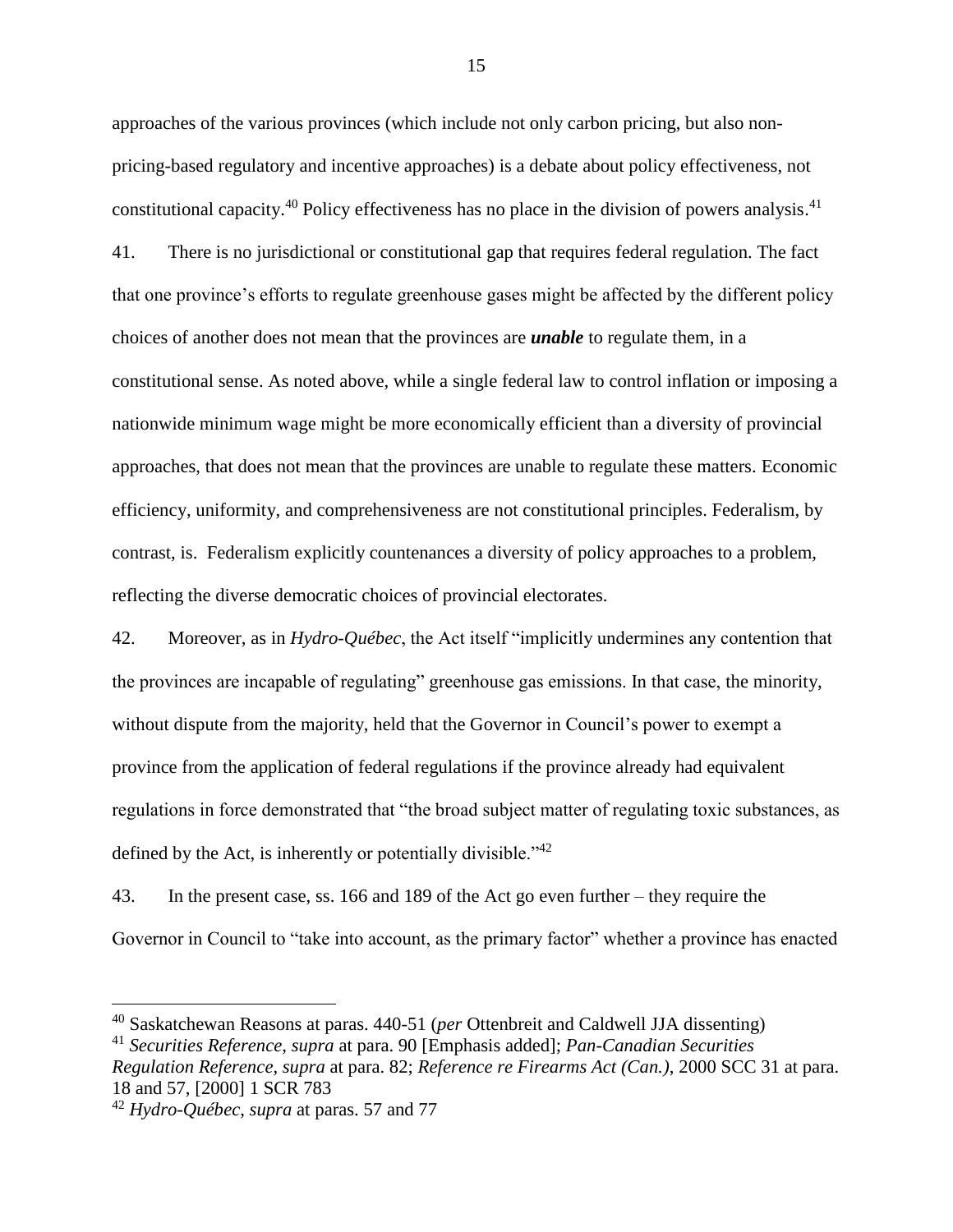a sufficiently stringent "provincial pricing mechanism" in determining whether to apply the Act to that province. Canada has acknowledged that the provincial legislatures *can* effectively regulate greenhouse gas emissions, including by way of carbon pricing if they so choose. Canada's concern is not that the provinces are unable to combat climate change; it is that they might choose a different way of doing so. That is federal overreach, not provincial inability.<sup>43</sup>

## <span id="page-22-0"></span>**(4) Giving Parliament Jurisdiction Over Greenhouse Gas Emissions Would Radically Alter the Constitutional Division of Powers**

44. Even if greenhouse gas emissions could be seen as a single, qualitatively distinct, and indivisible matter, Canada must still satisfy the second branch of the *Crown Zellerbach* test: the proposed new federal matter must have "a scale of impact on provincial jurisdiction that is reconcilable with the fundamental distribution of legislative power under the Constitution."<sup>44</sup> 45. It is important to remember that it is the impact of granting Parliament permanent and exclusive jurisdiction over a new "matter" that must be considered at this stage of the analysis, not just the impact of upholding the constitutionality of a particular Act. As discussed above, once a new matter of national concern has been recognized, it can be relied on in subsequent cases to uphold a wide range of legislation beyond the Act that gave rise to the initial challenge.

46. Giving Parliament jurisdiction over the vast range of activities that can generate greenhouse gas emissions would radically alter the balance of the Canadian federation. Parliament would have near-plenary power to regulate almost all aspects of Canadian society and economy, contrary to the Constitution's intention to divide legislative power.<sup>45</sup>

47. As Justice La Forest for the minority in *Crown Zellerbach* and for the entire Court in *Oldman River* and *Hydro-Québec* made clear, giving the federal government plenary power over

<sup>43</sup> *Greenhouse Gas Pollution Pricing Act*, *supra*, ss. 166(2)-(3) and 189

<sup>44</sup> *Crown Zellerbach*, *supra* at 432

<sup>45</sup> Saskatchewan Reasons at paras. 456-61 (*per* Ottenbreit and Caldwell JJA dissenting)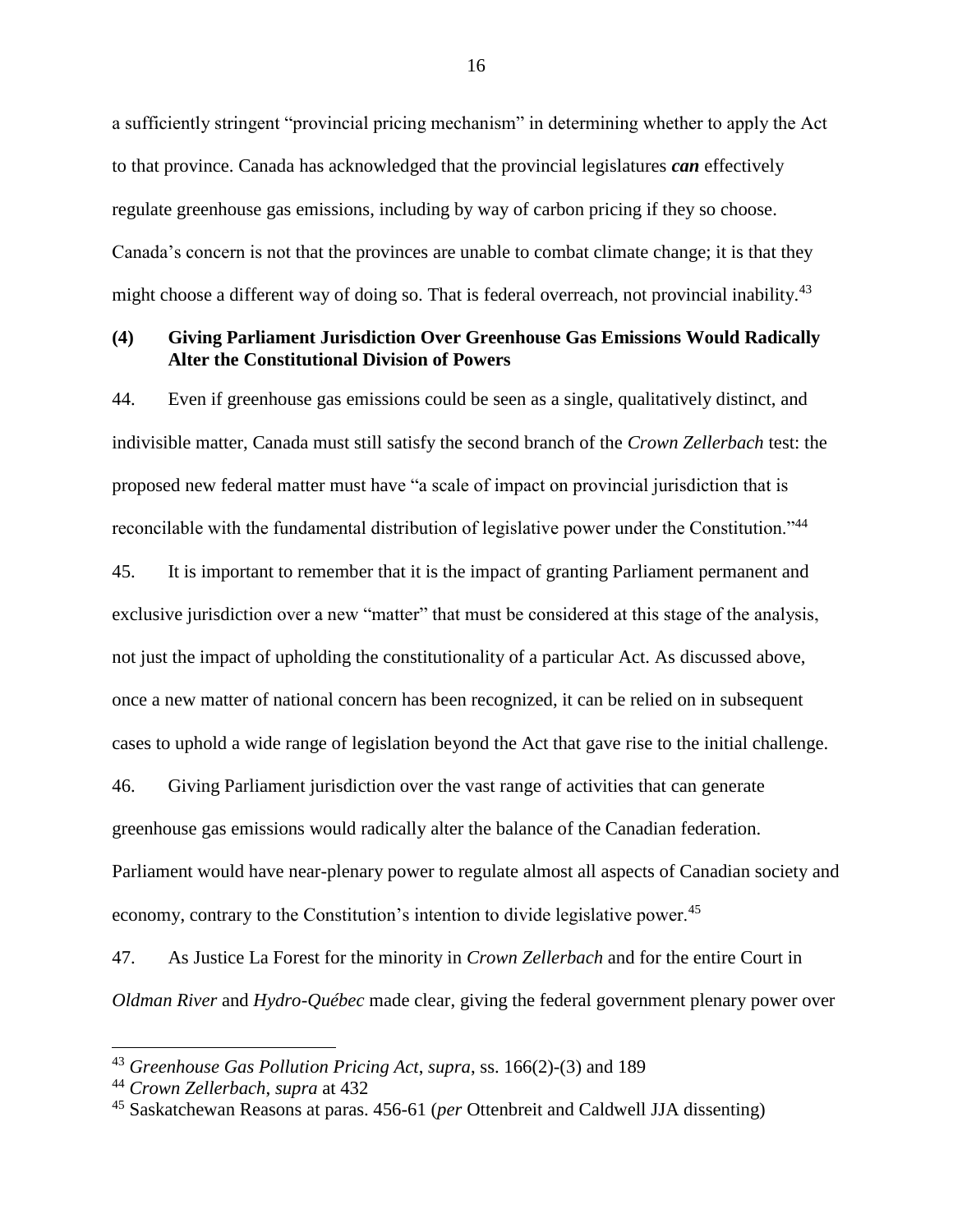the environment would be irreconcilable with the federal division of powers. Doing so "would effectively gut provincial legislative jurisdiction" because "all physical activities have some environmental impact."<sup>46</sup> A country where one level of government had plenary jurisdiction over the environment could not be considered a federal country, "because no system in which one government was so powerful would be federal."<sup>47</sup>

48. These cases demonstrate that the national concern doctrine must be applied in a manner that reflects the federal nature of Canada's constitution and does not disrupt the division of powers between Parliament and the provincial legislatures, transferring broad swathes of provincial jurisdiction to the federal level by allowing diffuse collections of local matters to be considered a single matter of national concern.

49. In the *Securities Reference*, the Supreme Court warned of the dangers of interpreting one level of government's powers so broadly that they "erode the constitutional balance inherent in the Canadian federal state." The need to interpret federal heads of power to leave continued space for the operation of provincial heads of power reflects the co-equal sovereignty of the federal and provincial governments in Canada and the importance of allowing continued space for provincial experimentation and diversity.<sup>48</sup> Ultimately, the Supreme Court concluded, "as important as the preservation of capital markets and the maintenance of Canada's financial stability are, they do not justify a wholesale takeover of the regulation of the securities industry."<sup>49</sup> So too with greenhouse gas emissions.

<sup>46</sup> *Crown Zellerbach*, *supra* at 447-48 and 453-56; *Oldman River*, *supra* at 63; *Hydro-Québec*, *supra* at paras. 64-79 (*per* Lamer CJC and Iacobucci J dissenting) and 115-16 (*per* La Forest J) <sup>47</sup> *Oldman River*, *supra* at 63-64 [Emphasis added]; Dale Gibson, "Constitutional Jurisdiction over Environmental Management in Canada" (1973), 23 UTLJ 54 at 85

<sup>48</sup> *Securities Reference*, *supra* at paras. 7, 61-62, and 70-73

<sup>49</sup> *Securities Reference*, *supra* at para. 128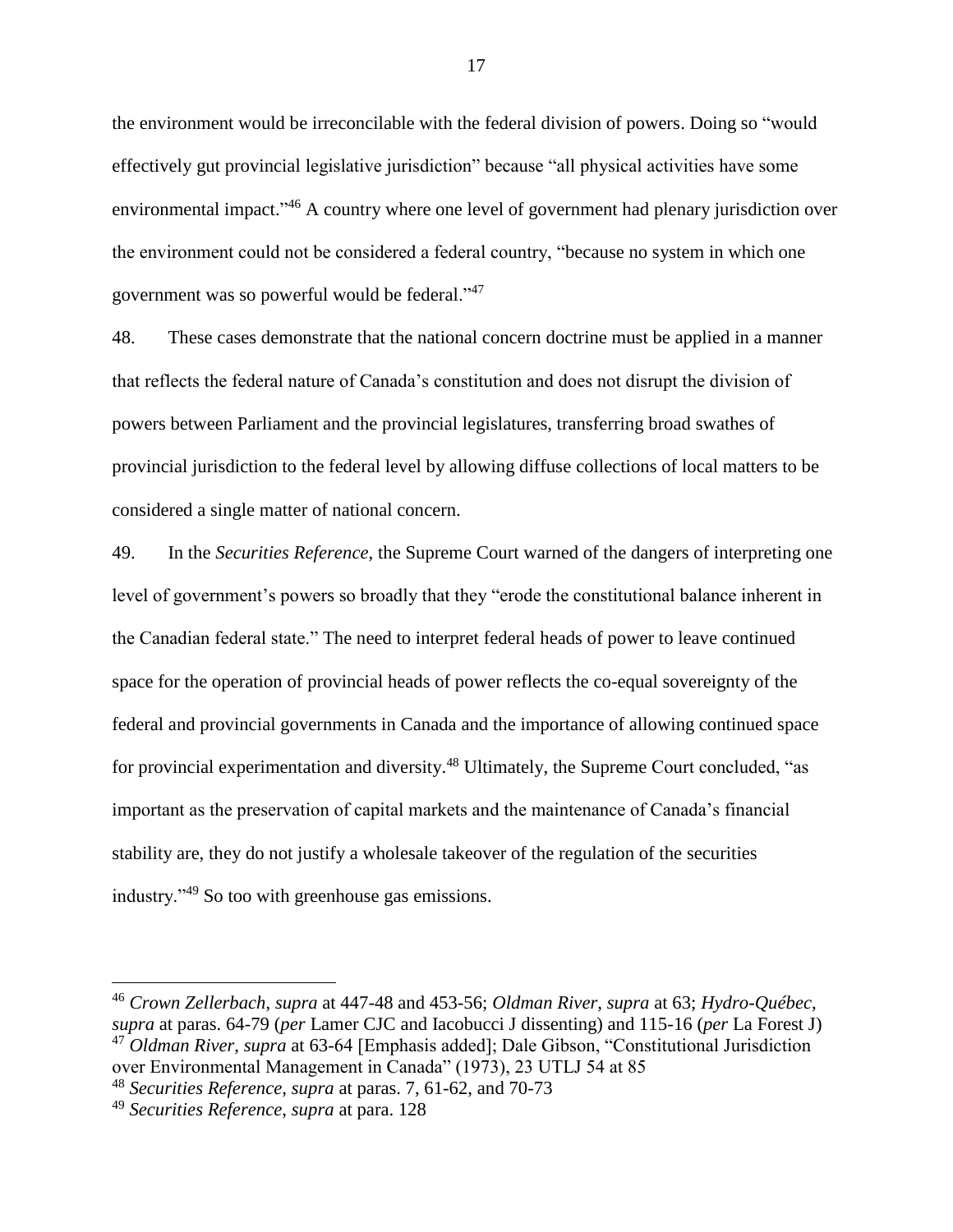50. Reduction of greenhouse gas emissions does not justify a wholesale takeover of the vast array of provincially-regulated activities, such as home and office heating, land use planning, electricity generation, transportation, and industry, that would be the consequence of recognizing national pricing standards to reduce greenhouse gases as a matter of national concern.

51. "National concern" should not be interpreted as granting Parliament the plenary power over greenhouse gas emissions that would be required to uphold the Act, much less whatever future measures the federal government believes are necessary to combat climate change. Doing so would result in a massive transfer of regulatory power from the provincial to the federal level and is incompatible with the federal nature of Canada's constitution.

## <span id="page-24-0"></span>**C. The Act Cannot Be Supported Under the Emergency Doctrine**

52. The Act cannot be supported under the emergency branch of the peace, order, and good government power. The Supreme Court has repeatedly held that the national emergency doctrine can only be invoked to support "legislation of a temporary nature."<sup>50</sup>

53. Nothing about the Act suggests it is temporary. The Act's Preamble shows the Act is aimed at an ongoing problem requiring ongoing measures. It states "the pricing of greenhouse gas emissions on a basis *that increases over time* is an appropriate and efficient way to create incentives for [. . .] behavioural change." It says that Canada has ratified the *Paris Agreement*, whose aim is "*holding* the increase in the global average temperature to well below 2°C above pre-industrial levels." It adds that Canada is committed to achieving its contribution under the *Paris Agreement* "and *increasing it over time*." None of this language suggests Parliament sees greenhouse gas emissions as a temporary problem requiring temporary legislation.<sup>51</sup>

<sup>50</sup> *Crown Zellerbach*, *supra* at 430; *Anti-Inflation Reference*, *supra* at 427 (*per* Laskin CJ), 437 (*per* Ritchie J), and 461 (*per* Beetz J)

<sup>51</sup> *Greenhouse Gas Pollution Pricing Act*, *supra*, Preamble [Emphasis added]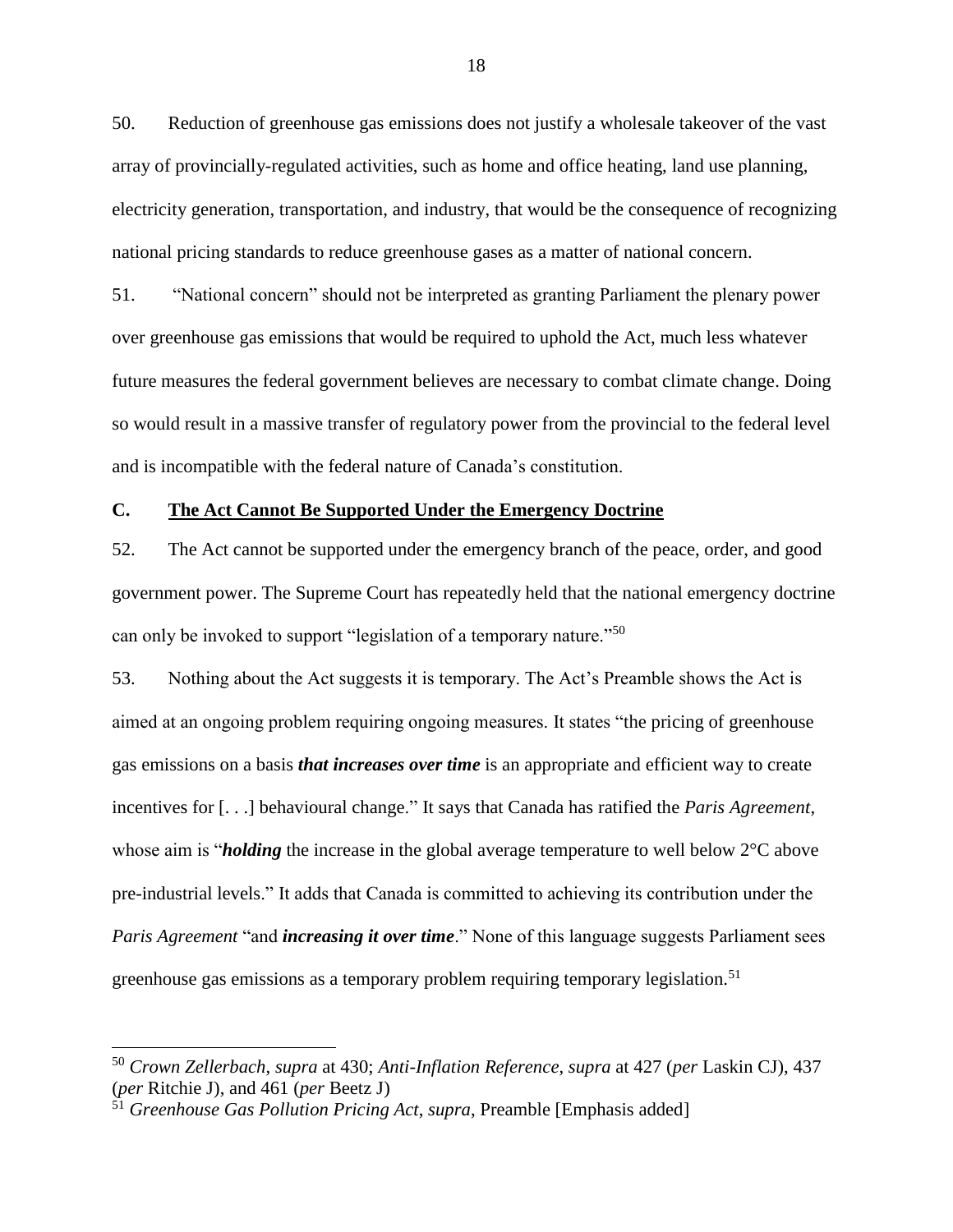54. The Preamble also refers to documents that show the Act is intended to operate indefinitely because Parliament believes the issue of greenhouse gas emissions will be ongoing. The Preamble states Canada has ratified the *United Nations Framework Convention on Climate Change* (the "Convention"), whose objective is "the *stabilization* of greenhouse gas concentrations." There is no reference to how long measures will be necessary to maintain such a stabilization once it is achieved. The Convention itself sets no time limit on its operation. Similarly, the *Paris Agreement* also sets no time limit on its operation.<sup>52</sup>

55. The charges the Act imposes are not set to end at any particular time. Schedule 2 sets out fuel charge rates that increase each year from 2018 to 2021, with even higher rates applicable "after 2021." Schedule 4 similarly sets out excess emission charge rates that increase each year from 2018 to 2022, with the 2022 rate applying to all subsequent years. The Governor in Council can increase both rates even further by regulation.<sup>53</sup>

56. The Act's administrative provisions also demonstrate Parliament's intent to have the Act operate indefinitely. For example, s. 100(1) gives the Minister of National Revenue the power to waive, cancel, or reduce any amount or interest payable by a person under Part I "on or before the day that is *10 calendar years* after the end of a reporting period of a person." Subsection 104(7) says every person required under Part 1 to keep records must retain them "until the expiry of *six years* after the end of the year to which they relate or for any other period that may be prescribed." Subsection 187(5) requires records for covered facilities under Part 2 to be kept for

<sup>52</sup> *Greenhouse Gas Pollution Pricing Act*, *supra*, Preamble; Affidavit of John Moffet, Ex. L, *United Nations Framework Convention on Climate Change* (9 May 1992), Canada's Record, Vol. 2, Tab 1L [Emphasis added]; and Ex. M, *Paris Agreement* (12 December 2015), Canada's Record, Vol. 2, Tab 1M, pp. R490-R505

<sup>53</sup> *Greenhouse Gas Pollution Pricing Act*, *supra*, ss. 166(4), 168(1), 168(2)(b) and (c), 168(3), 174(3)(b), 174(5), 178(2), 181(3), and 191 and Schedules 2 and 4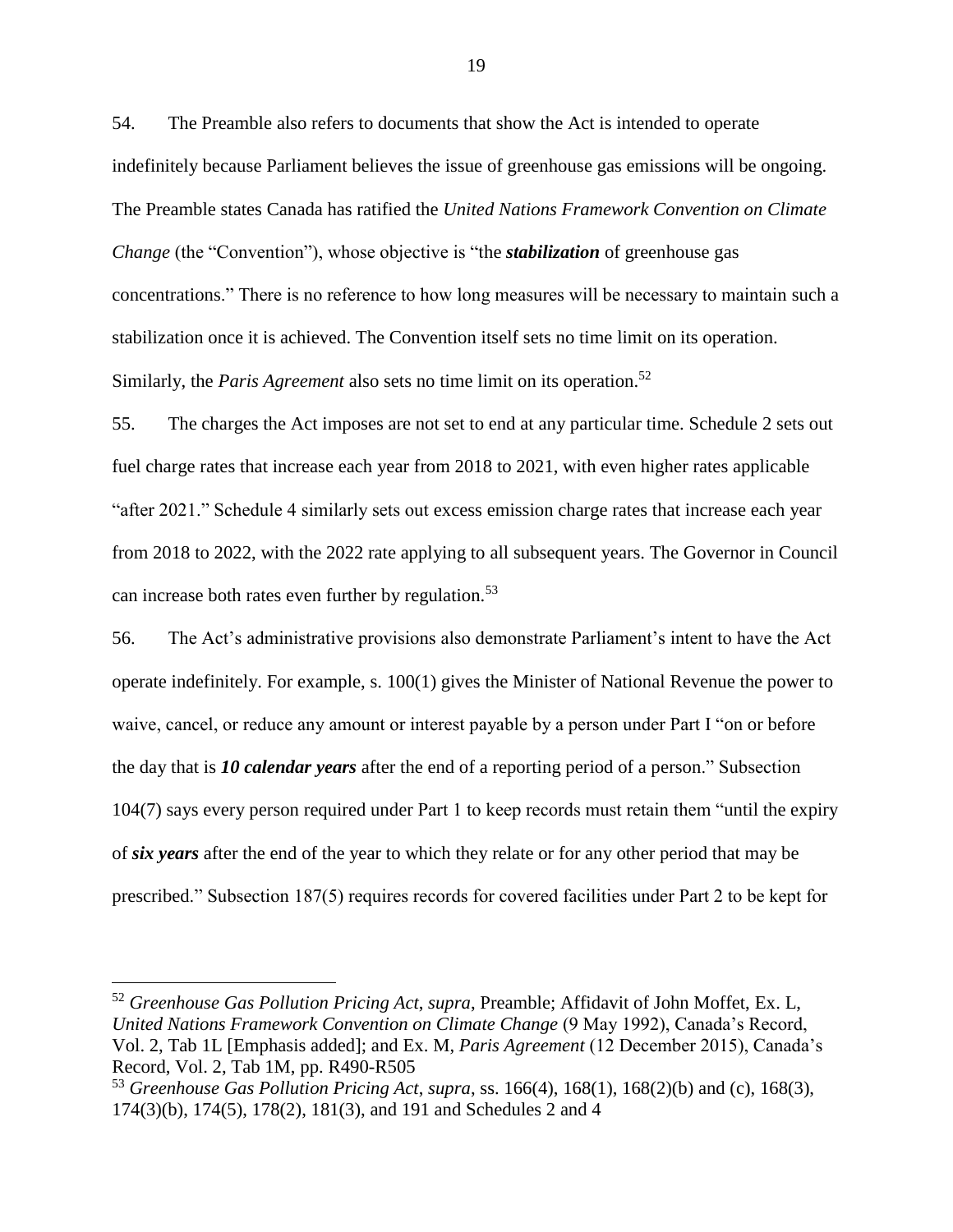*seven years*. All these provisions (of which there are many more) show the Act is intended to operate for a lengthy period of time, if not indefinitely.<sup>54</sup>

57. The *Paris Agreement* itself sets no end point on its operation and does not mention 2030 at all. Article 4, paragraph 3 of the *Paris Agreement* states that "[e]ach Party's successive nationally determined contribution will represent a progression beyond the Party's then nationally determined contribution." The *Paris Agreement* thus contemplates parties like Canada progressively making their greenhouse gas emission reduction targets more stringent over time, not merely addressing the issue temporarily.<sup>55</sup>

58. In short, the Act's Preamble, the documents it references, and the Act's substantive provisions all make clear the Act is not "legislation of a temporary nature." It therefore cannot be upheld under the emergency branch of the peace, order, and good government power.<sup>56</sup>

#### <span id="page-26-0"></span>**D. The Act Cannot Be Supported Under the Criminal Law Power**

59. The Act is not a valid exercise of Parliament's criminal law power under s. 91(27) of the *Constitution Act, 1867* for two reasons. First, the Act does not impose any prohibition on emitting greenhouse gas emissions. The Supreme Court has said "[t]he scope of the criminal law power extends to laws that create a prohibition backed by a penalty for a criminal law purpose." The Act does not prohibit greenhouse gas emissions in whole or in part. Persons subject to the Act are free to burn as much fuel or make as many products as they see fit, so long as they pay the charges the Act imposes on the related greenhouse gas emissions. The Act therefore lacks one of the fundamental elements of a criminal law.<sup>57</sup>

<sup>54</sup> *Greenhouse Gas Pollution Pricing Act*, *supra*, ss. 100(1), 104(7), 187(5) [Emphasis added] <sup>55</sup> Affidavit of John Moffet, Ex. M, *Paris Agreement* (12 December 2015), Art. 4 para. 3, Canada's Record, Vol. 2, Tab 1M, p. R492

<sup>56</sup> *Crown Zellerbach*, *supra* at 430

<sup>57</sup> *Quebec (AG) v Canada (AG)*, 2015 SCC 14 at para. 33, [2015] 1 SCR 693; *Firearms Reference*, *supra* at para. 27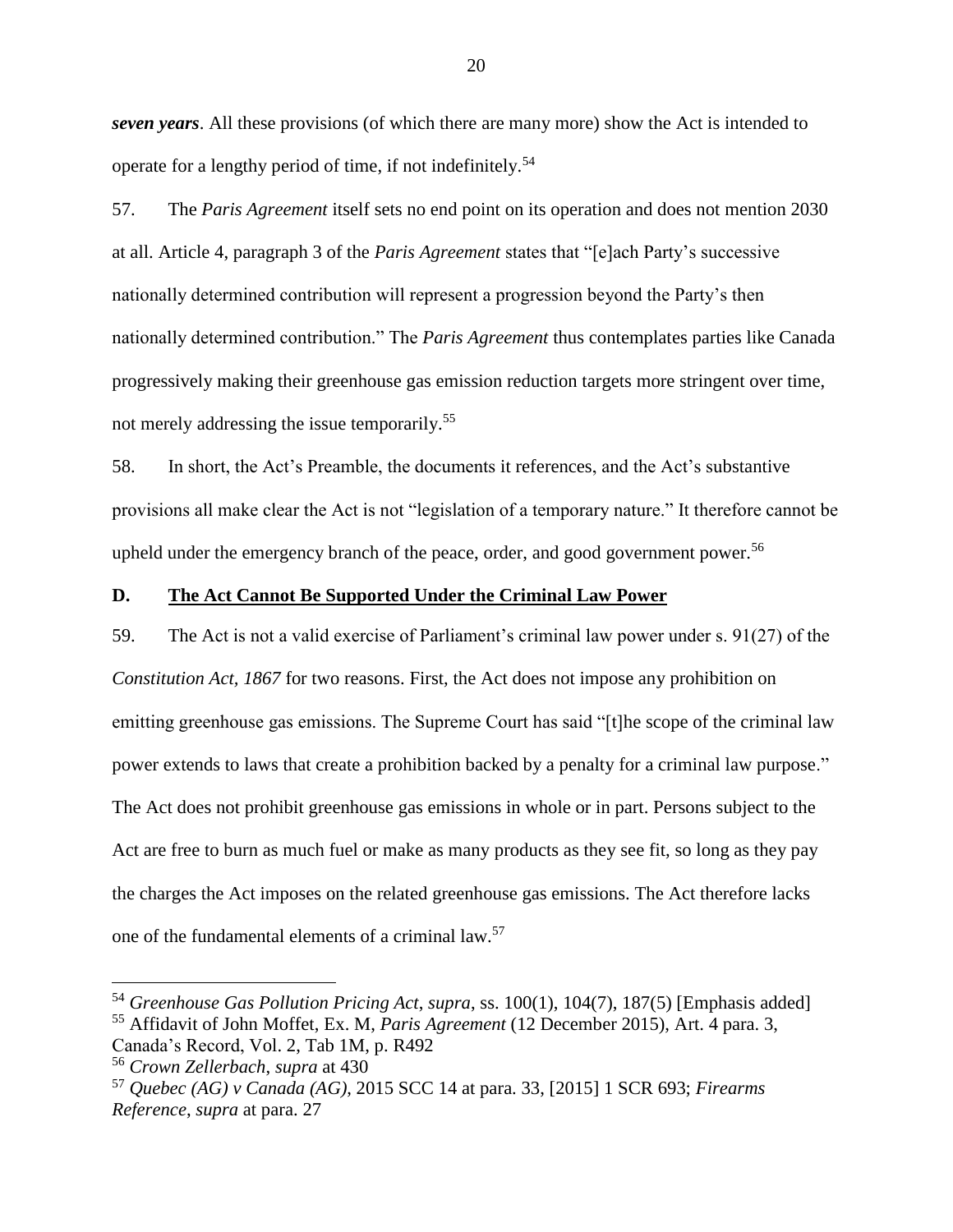60. Preventing people from engaging in certain activities for free is not a prohibition; it is a price. Accepting that legislation structured this way falls within Parliament's criminal law power would radically expand the scope of the power. On such a theory, Parliament could impose a price on any type of activity by "prohibiting" the free conduct of the activity and thereby intrude into any part of provincial jurisdiction. For example, it could "prohibit" the free trading of securities, the free use of municipal roads by cars, or the free use of land that falls below federal density targets. Such an expansion of the criminal law power would seriously undermine the federal-provincial balance of powers in a manner that should not be countenanced.

61. Complex regulatory schemes have been upheld as valid exercises of Parliament's criminal law power. In each of those cases, however, there was an underlying prohibition of the activity being regulated, with complex exceptions. In the *Firearms Reference*, the impugned legislation prohibited the possession of a firearm without a licence and/or a registration certificate. Similarly, in *Hydro-Québec*, the impugned legislation set out a complex scheme wherein certain uses of certain substances were prohibited. The Supreme Court found this to be Parliament "carefully tailoring the prohibited action," citing earlier authority that stated "definition of the crime, defining the reach of the offence, [is] a constitutionally permissive exercise of the criminal law power." But there still must be a crime. Here, unlike in either of those cases, there is no careful tailoring of criminal liability because the Act does not contain any underlying prohibition on emitting greenhouse gases.<sup>58</sup>

62. *RJR-MacDonald* cannot be relied on to save the Act. In that case, the Supreme Court held Parliament could validly use the criminal law power to prohibit tobacco advertising, rather than

 $\overline{a}$ 

<sup>58</sup> *Firearms Reference*, *supra* at paras. 34-40; *R. v. Hydro-Québec*, [1997] 3 SCR 213 at paras. 150-151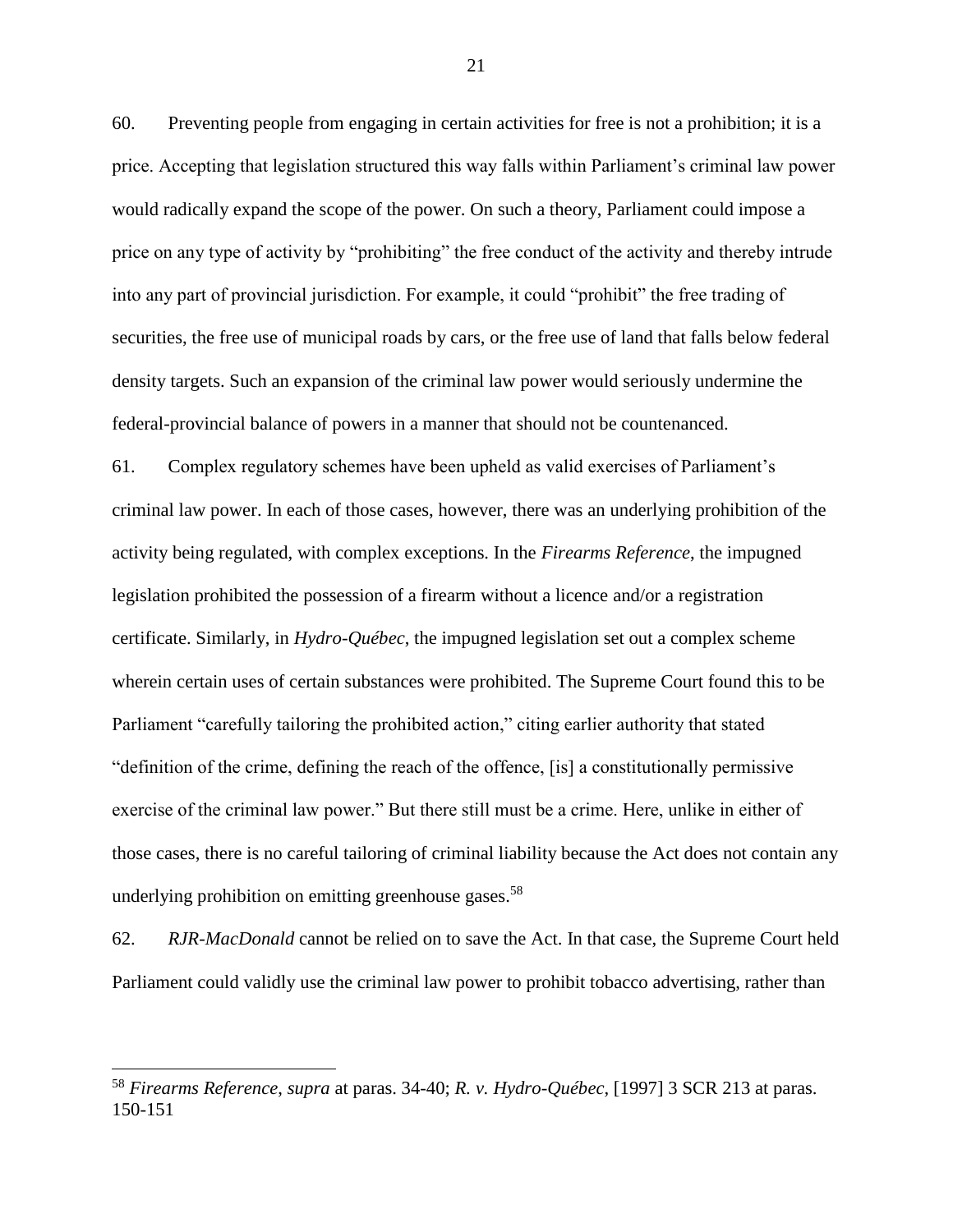tobacco consumption itself, as its chosen means of combatting the "evil" of tobacco consumption. Again, however, Parliament actually prohibited an underlying activity even though that prohibition had other desired indirect effects. Parliament could for example prohibit the use of coal in electricity generation in order to reduce greenhouse gas emissions (as it is in fact in the process of doing). But that is not what the Act does.<sup>59</sup>

63. Unlike the provisions upheld in the *Firearms Reference*, the prohibitions and penalties that do exist in the Act do not independently serve a valid criminal law purpose. They are confined to ensuring administrative compliance with the Act's pricing scheme.<sup>60</sup> The regulatory nature of the Act's prohibitions and penalties is apparent on their face. All of the prohibitions and penalties in the Act are directed towards ensuring people pay the prices imposed by the legislation. Section 132(1) makes it an offence to fail to file a return to determine the net fuel charge the filer must pay under Part 1 (s. 71(1)). It is also an offence to fail to keep records when directed to do so (ss.  $104(6)$  and  $132(1)$ ), to make false or deceptive statements in a document required under Part 1 (s.  $133(1)(a)$ ), or to intentionally fail to pay a charge when required (s. 135). Part 2 of the Act contains similar regulatory prohibitions and penalties. It is an offence to knowingly make a false or misleading statement to an enforcement officer (s. 208), provide false or misleading information or samples (s. 232(1)(e)), or destroy required records (s. 232(1)(g)).<sup>61</sup> 64. Each of these prohibitions is backed by a penalty. But all of those prohibitions are designed to ensure compliance with the Act's pricing scheme, not to independently serve a

<sup>59</sup> *RJR-MacDonald Inc. v. Canada (Attorney General)*, [1995] 3 SCR 199 at paras. 44 and 51 (*per* La Forest J. dissenting on other grounds); *Reduction of Carbon Dioxide Emissions from Coal-fired Generation of Electricity Regulations*, SOR/2012-167, s. 3(1)

<sup>60</sup> *Firearms Reference*, *supra* at paras. 38-39

<sup>61</sup> *Greenhouse Gas Pollution Pricing Act*, *supra*, ss. 71(1), 104(6), 132(1), 133(1)(a), 135, 208, 232(1)(e), 232(1)(g)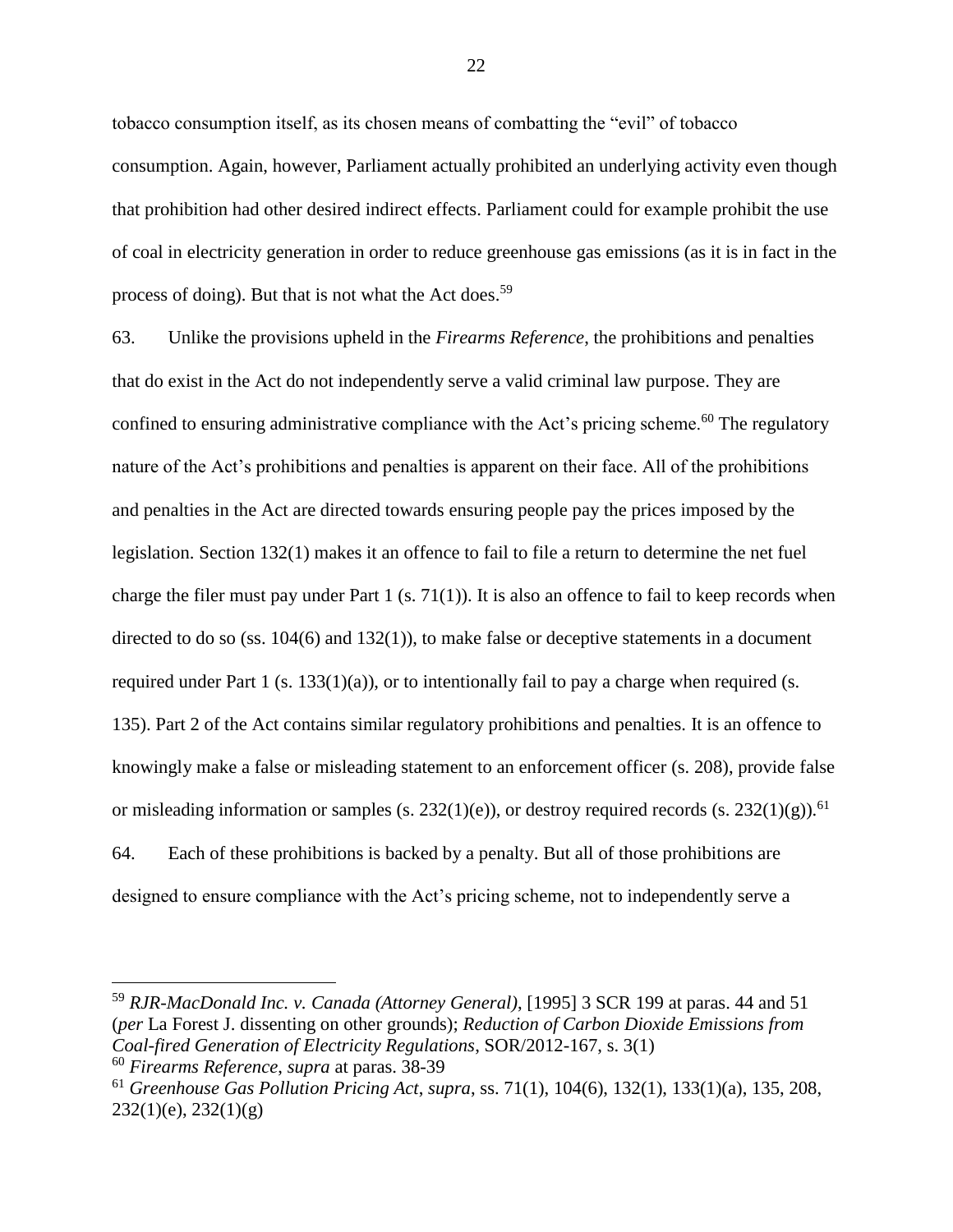criminal law purpose. They do not prohibit behaviour that individuals or companies would engage in absent the Act's regulatory scheme. These prohibitions can only be said to promote environmental protection when viewed as incentives to comply with the Act's pricing scheme. Thus, they are ancillary regulatory prohibitions that do not make the Act valid criminal law.<sup>62</sup> 65. If the existence of ancillary regulatory prohibitions and penalties of this nature were sufficient to make any pricing scheme valid criminal law, the scope of Parliament's already broad criminal law power would be greatly extended. Parliament could use its criminal law power to, for example, impose a road congestion price on cars driving in downtown Toronto at certain times of day by creating a regulatory scheme and enforcing compliance with it through prohibitions and penalties (e.g. prohibiting failing to have a working transponder or falsifying car location data). Such a broad interpretation of the criminal law power would unduly expand the scope of federal legislative authority and should not be accepted.

## <span id="page-29-0"></span>**E. The Act Cannot Be Supported Under the Trade and Commerce Power**

66. The Act is not a valid exercise of Parliament's trade and commerce jurisdiction. If the creation of a "marketable commodity" within a regulatory scheme targeting a specific activity were sufficient for a federal law to satisfy the requirement under the third *General Motors*  requirement that it be "concerned with trade as a whole rather than with a particular industry," the federal regulatory power would be nearly limitless. Any otherwise *ultra vires* regulatory law could be saved through the addition of tradeable permits. The better view is that the emitting activities governed by the Act are the type of "day-to-day conduct" that can be and is managed by provincial legislation.<sup>63</sup>

<sup>62</sup> *Firearms Reference*, *supra* at paras. 38-39

<sup>63</sup> *General Motors*, *supra*; *Securities Reference*, *supra* at paras. 112-116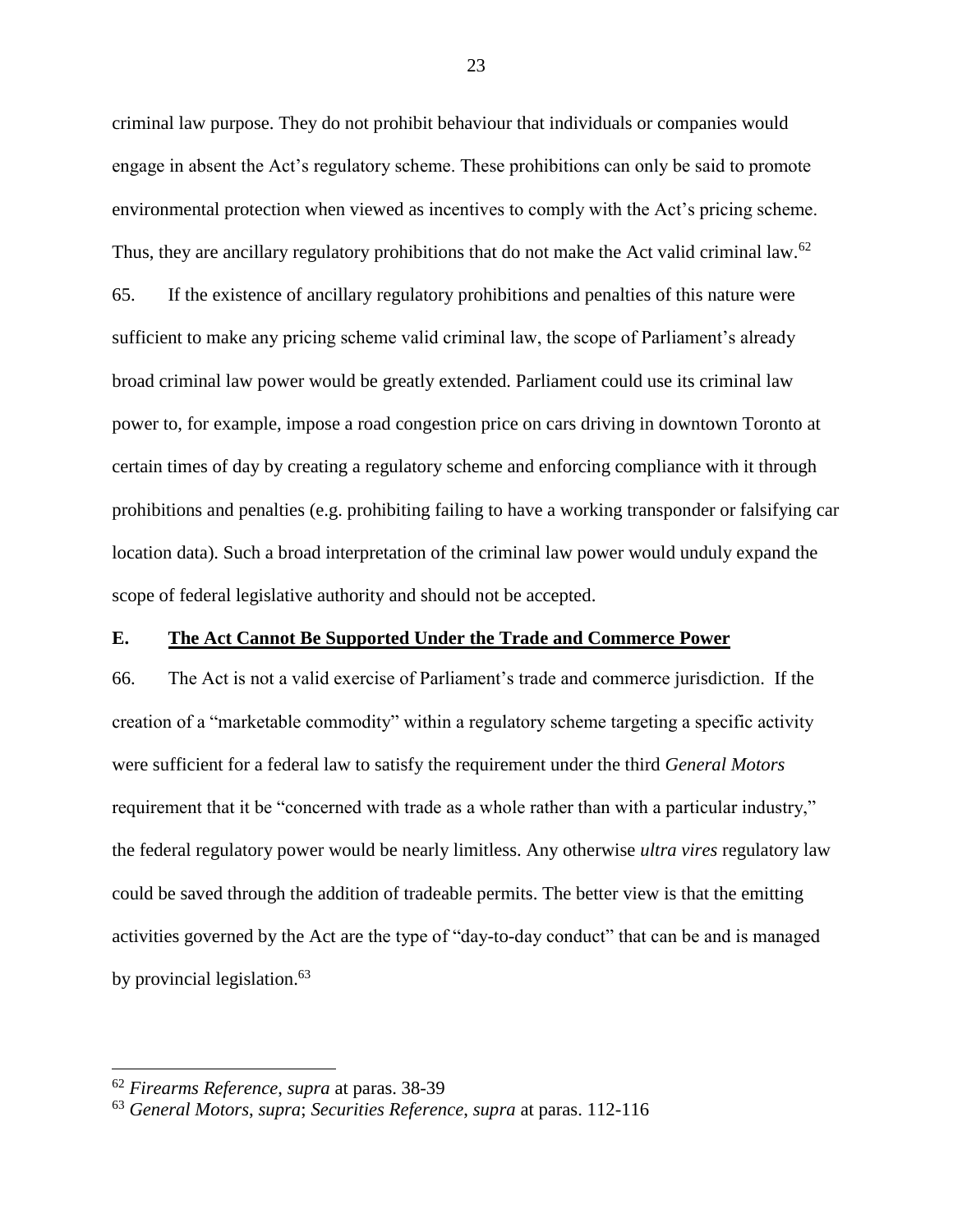67. Like the proposed federal legislation struck down in the *Securities Reference* and unlike that upheld in the *Pan-Canadian Securities Reference*, the Act does not confine itself to regulating only those aspects of greenhouse gas emissions that are *qualitatively* different from the local activities that the provinces can and long have regulated. Instead, it reaches beyond such matters and descends into imposing a price on almost *all* activities that cause greenhouse gas emissions, most of which have long been viewed as provincial.<sup>64</sup>

68. Under the fourth *General Motors* requirement – that the legislation should be of a nature that the provinces jointly or severally would be constitutionally incapable of enacting – the provinces possess constitutional capacity to jointly agree to greenhouse gas emission reduction targets and pass the legislation necessary to do so. All of the provinces have in fact done so, they just have not all done so using Parliament's preferred policy tool.

69. The fact that individual provinces could change their approach to greenhouse gas emission reduction (as Ontario is doing by moving from a cap-and-trade system to a balanced mix of incentives, regulation, and a more targeted emissions performance standards plan) does not mean that the provinces acting in concert are unable to effectively reduce emissions.<sup>65</sup> The fact that provinces are always free to change their approaches cannot mean that the fourth *General Motors* requirement will always be met. As the Supreme Court noted, "it is in the nature of a federation that different provinces adopt their own unique approaches consistent with their unique priorities when addressing social or economic issues."<sup>66</sup>

<sup>64</sup> *Securities Reference*, *supra* at paras. 70, 79, and 113-14; *Pan-Canadian Securities Reference*, *supra* at paras. 107 and 110-12

<sup>65</sup> *Securities Reference*, *supra* at para. 118

<sup>66</sup> *Securities Reference*, *supra* at paras. 119-20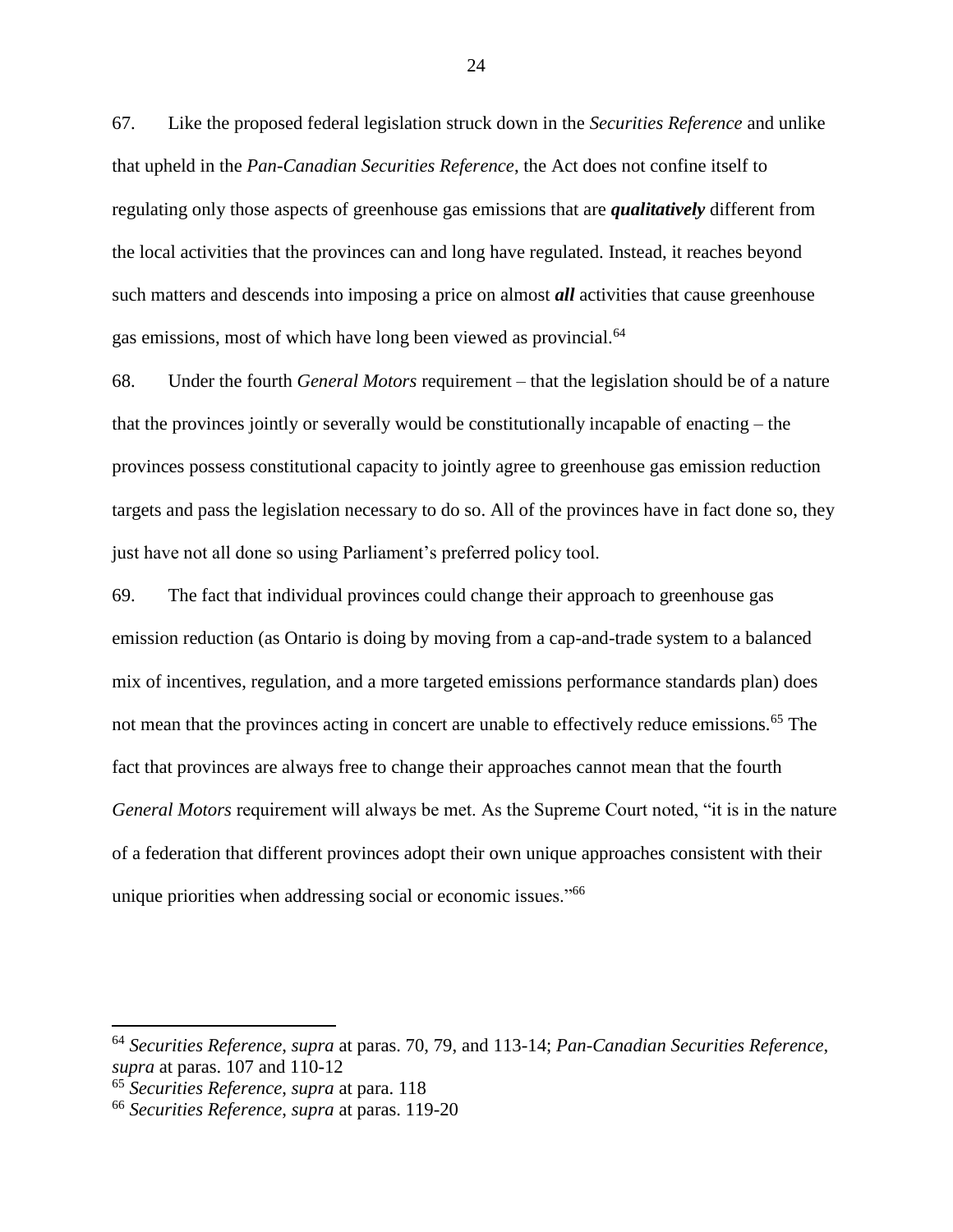70. Rather, the Court's concern was that the provinces acting in concert could not sustain a viable national scheme aimed at genuine national goals that were *qualitatively* different than matters subject to provincial jurisdiction. As discussed above, however, there is nothing *qualitatively* different and national about the cumulative dimensions of greenhouse gas emissions. The cumulative dimensions are simply the sum of the provinces' individual emissions, which the provinces can and have agreed to collectively reduce.<sup>67</sup>

71. Viewed in its entirety, the Act, for the same reasons that it is not supportable under the national concern doctrine, does not address "a matter of genuine national importance and scope going to trade as a whole in a way that is distinct and different from provincial concerns." The regulation of a series of local industries is still the regulation of local industries, not trade as a whole. The Act cannot be supported under the general trade and commerce power.<sup>68</sup>

# **PART IV—ORDER SOUGHT**

<span id="page-31-0"></span>72. Ontario submits that this Court should answer the reference question as follows: "Parts 1 and 2 of the *Greenhouse Gas Pollution Pricing Act*, Part 5 of the *Budget Implementation Act,* 

*2018, No. 1*, SC 2018, c.12, are unconstitutional in their entirety."

ALL OF WHICH IS RESPECTFULLY SUBMITTED, THIS 4TH DAY OF NOVEMBER, 2019

Josh Hunter Aud Ranalli

<sup>67</sup> *Securities Reference*, *supra* at paras. 121-22; *Pan-Canadian Securities Reference*, *supra* at paras. 113-14

<sup>68</sup> *Securities Reference*, *supra* at paras. 124-25; *Pan-Canadian Securities Reference*, *supra* at para. 116; *Labatt Breweries of Canada Ltd. v. Canada (AG)*, [1980] 1 SCR 914 at 941-44; *Canada (AG) v. Canadian National Transportation Ltd.*, [1983] 2 SCR 206 at 262-68 (Dickson J. concurring)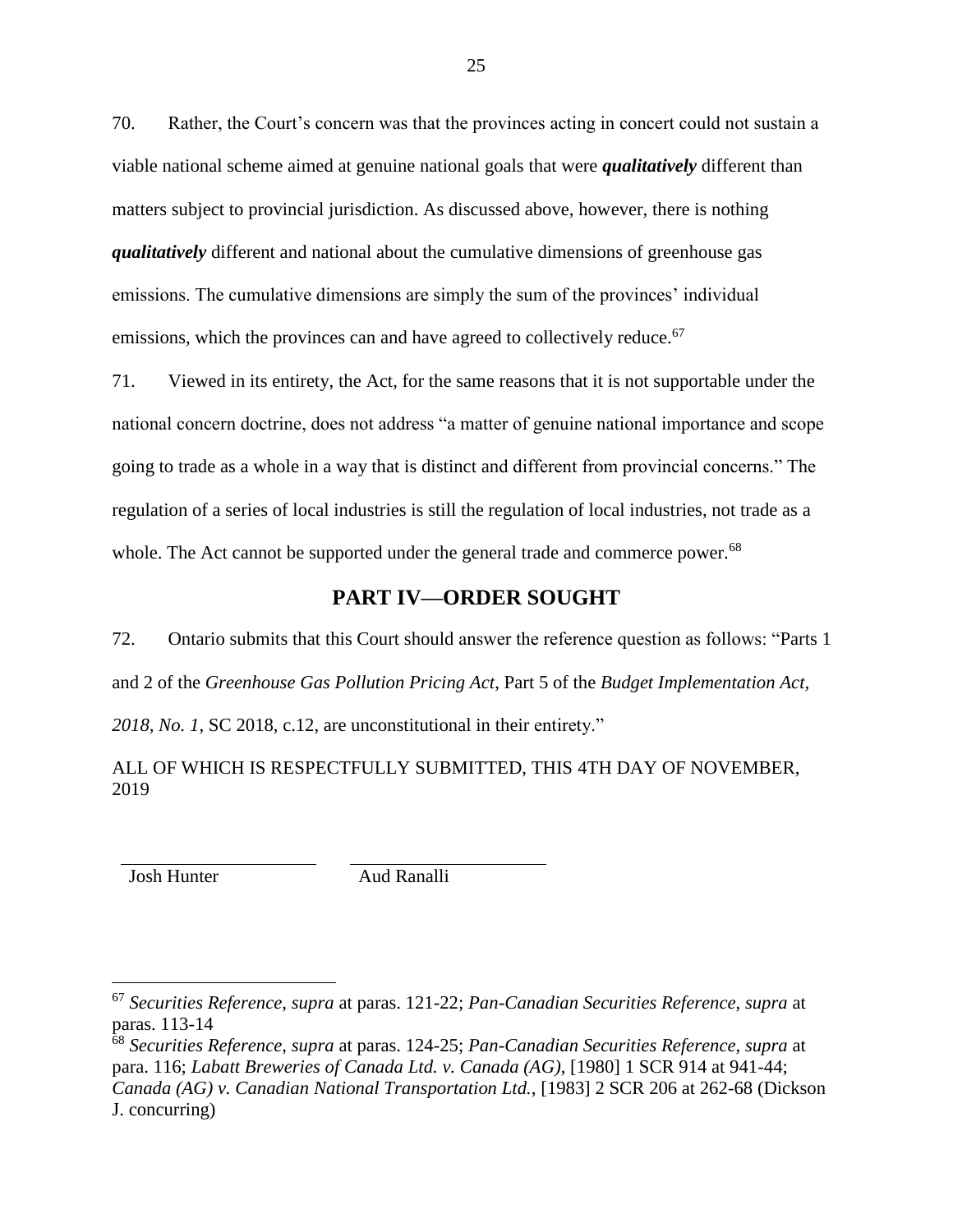<span id="page-32-0"></span>

| <b>Tab</b>                                                          | <b>Case Law</b>                                                                                                                                   | <b>Cited at</b><br>Para |
|---------------------------------------------------------------------|---------------------------------------------------------------------------------------------------------------------------------------------------|-------------------------|
| $\overline{2}$<br>(of Alberta<br>Book of<br>Authorities,<br>"ABBA") | Bell Canada v. Québec (Commission de santé et de la sécurité du<br>travail), [1988] 1 SCR 749                                                     | 30                      |
| $\mathbf{1}$<br>(of Canada<br>Book of<br>Authorities,<br>"CBA")     | Canada (AG) v. Canadian National Transportation Ltd., [1983] 2<br><b>SCR 206</b>                                                                  | 71                      |
| 1<br>(of Ontario<br>Book of<br>Authorities,<br>" $OBA"$             | Canada (AG) v. Ontario (AG) (Labour Conventions), [1937] AC<br>326                                                                                | 17, 25                  |
| $\overline{2}$<br>(of OBA)                                          | Canada (AG) v. Ontario (AG) (Radiocommunications), [1937] AC<br>326                                                                               | 30                      |
| $\overline{4}$<br>(of ABBA)                                         | Friends of the Oldman River Society v. Canada (Minister of<br><i>Transport</i> ), [1992] 1 SCR 3                                                  | 19, 29,<br>47           |
| $\overline{4}$<br>(of CBA)                                          | <b>General Motors of Canada Ltd. v. City National Leasing, [1989] 1</b><br><b>SCR 641</b>                                                         | 15,66                   |
| 3<br>(of OBA)                                                       | Greater Toronto Airports Authority v. Mississauga (City) (2000), 50<br>O.R. (3d) 641 (CA), leave to appeal to SCC dismissed [2001] SCCA<br>No. 83 | 30                      |
| 22<br>(of ABBA)                                                     | Hodge v The Queen (1883), 9 App Cas 117 (PC)                                                                                                      | 13                      |
| 5<br>(of ABBA)                                                      | Johannesson v. West St. Paul (Municipality), [1952] 1 SCR 292                                                                                     | 18, 30,<br>38           |
| 8<br>(of CBA)                                                       | Labatt Breweries of Canada Ltd. v. Canada (AG), [1980] 1 SCR 914                                                                                  | 71                      |
| $\overline{4}$<br>(of OBA)                                          | Maritime Bank of Canada (Liquidators of) v New Brunswick<br>(Receiver-General), [1892] AC 437 (PC)                                                | 13                      |

# **TABLE OF AUTHORITIES**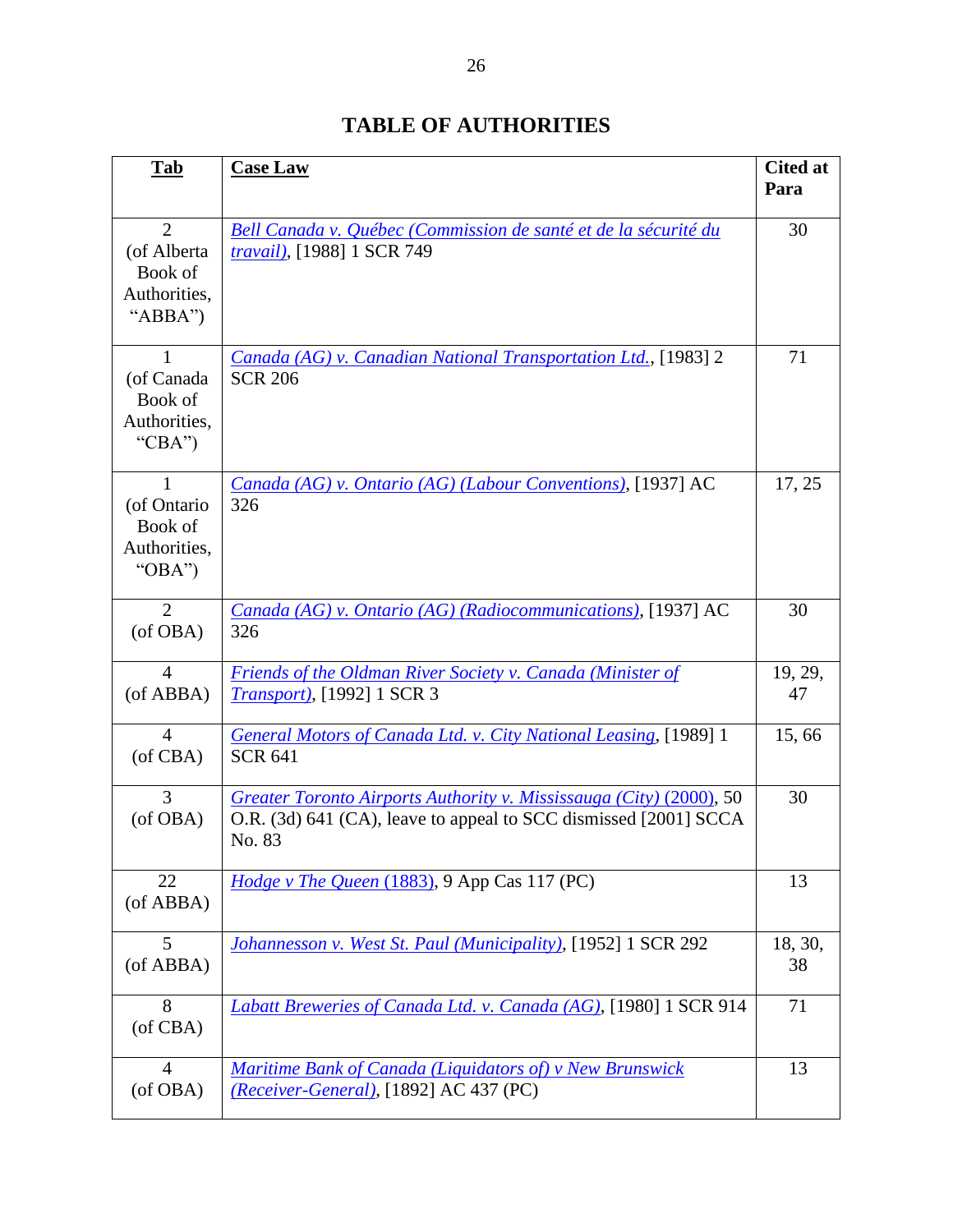| 7<br>(of ABBA)             | <b>Munro v. National Capital Commission, [1966] SCR 663</b>                         | 18                                      |
|----------------------------|-------------------------------------------------------------------------------------|-----------------------------------------|
| 8<br>(of ABBA)             | <b>Ontario Hydro v Ontario (Labour Relations Board), [1993] 3 SCR</b><br>327        | 18                                      |
| 9<br>(of ABBA)             | Ontario (AG) v. Canada (AG) (Local Prohibition), [1896] AC 348<br>(PC)              | 12                                      |
| 5<br>(of OBA)              | Procureure générale du Québec c. IMTT-Québec inc., 2019 QCCA<br>1598                | 30                                      |
| 10<br>(of ABBA)            | Quebec (AG) v Canada (AG), 2015 SCC 14, [2015] 1 SCR 693                            | 59                                      |
| 6<br>(of OBA)              | Québec (AG) v. Canadian Owners and Pilots Assn., 2010 SCC 39,<br>$[2010]$ 2 SCR 536 | 30                                      |
| 11<br>(of ABBA)            | Québec (AG) v. Lacombe, 2010 SCC 38, [2010] 2 SCR 453                               | 30                                      |
| 15<br>(of ABBA)            | R. v. Crown Zellerbach Canada Ltd., [1988] 1 SCR 401                                | 14, 20,<br>27, 28,<br>44, 47,<br>52, 58 |
| 13<br>(of ABBA)            | R. v. Hydro-Québec, [1997] 3 SCR 213                                                | 12, 19,<br>29, 42,<br>47, 61            |
| $\overline{7}$<br>(of OBA) | Re Initiative and Referendum Act, [1919] AC 935                                     | 13                                      |
| 17<br>(of ABBA)            | Reference re Anti-Inflation Act, [1976] 2 SCR 373                                   | 11, 12,<br>14, 17,<br>18, 19,<br>35, 52 |
| 15<br>(of CBA)             | Reference re Firearms Act (Can.), 2000 SCC 31, [2000] 1 SCR 783                     | 40, 59,<br>61, 64                       |
| 23<br>(of ABBA)            | Reference re Pan-Canadian Securities Regulation, 2018 SCC 48,<br>[2018] 3 SCR 189   | 15, 22,<br>25, 40,<br>67, 70,<br>71     |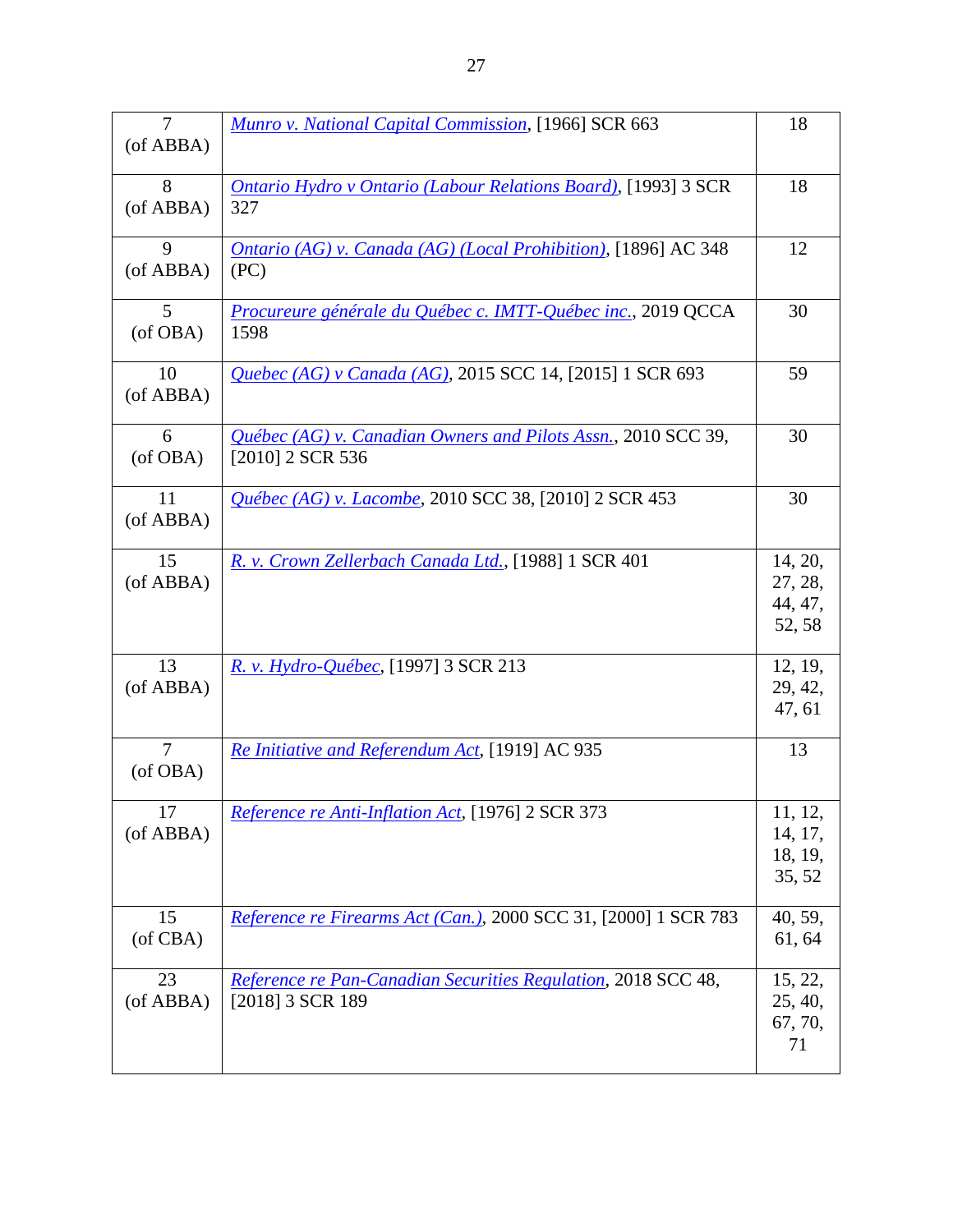| 24              | Reference re Secession of Quebec, [1998] 2 SCR 217                                         | 13                                                 |
|-----------------|--------------------------------------------------------------------------------------------|----------------------------------------------------|
| $($ of ABBA $)$ |                                                                                            |                                                    |
| 25<br>(of ABBA) | Reference re Securities Act, 2011 SCC 66, [2011] 3 SCR 837                                 | 15, 21,<br>22, 40,<br>49, 66,<br>67, 69,<br>70, 71 |
| 8<br>(of OBA)   | Reference re Senate Reform, 2014 SCC 32, [2014] 1 SCR 32                                   | 26                                                 |
| 9<br>(of OBA)   | RJR-MacDonald Inc. v. Canada (Attorney General), [1995] 3 SCR<br>199                       | 62                                                 |
| 27<br>(of ABBA) | <i>Rogers Communication Inc. v. Châteauguay (City), 2016 SCC 23,</i><br>$[2016]$ 1 SCR 467 | 30                                                 |
| 10<br>(OBA)     | St Catherine's Milling and Lumber Co v R (1888), 14 App. Cas. 46<br>(PC)                   | 13                                                 |

| <b>Tab</b>            | <b>Secondary Sources</b>                                                                                                                                                                                                                                 | <b>Cited at</b><br>Para |
|-----------------------|----------------------------------------------------------------------------------------------------------------------------------------------------------------------------------------------------------------------------------------------------------|-------------------------|
| 11<br>(of OBA)        | Dale Gibson, "Constitutional Jurisdiction over Environmental<br>Management in Canada" (1973), 23 UTLJ 54                                                                                                                                                 | 47                      |
| 12<br>(of OBA)        | David Johnston, Kathleen Rockwell & Cristie Ford, "National and<br><b>Coordinated Approaches to Securities Regulation</b> " in David<br>Johnston, Kathleen Rockwell & Cristie Ford, Canadian Securities<br><i>Regulation</i> (Markham: LexisNexis, 2014) | 22                      |
| 13<br>(of OBA)        | Gerald LeDain, "Sir Lyman Duff and the Constitution" (1974) 12<br>Osgoode Hall LJ 261                                                                                                                                                                    | 28                      |
| 32<br>$($ of ABBA $)$ | K Lysyk, "The Constitutional Reform and the Introductory Clause<br>of Section 91: Residual and Emergency Law-Making Authority"<br>(1979) 57 Can Bar Rev 531                                                                                              | 16                      |
| 14<br>(of OBA)        | Katherine Swinton, "Federalism Under Fire: The Role of the<br>Supreme Court of Canada" (1992) 55:1 L. & Contemp. Probs. 121                                                                                                                              | 18                      |
| 15<br>(of OBA)        | Peter W. Hogg, Constitutional Law of Canada, loose-leaf, 5th ed.<br>(Toronto: Carswell, 2007)                                                                                                                                                            | 13                      |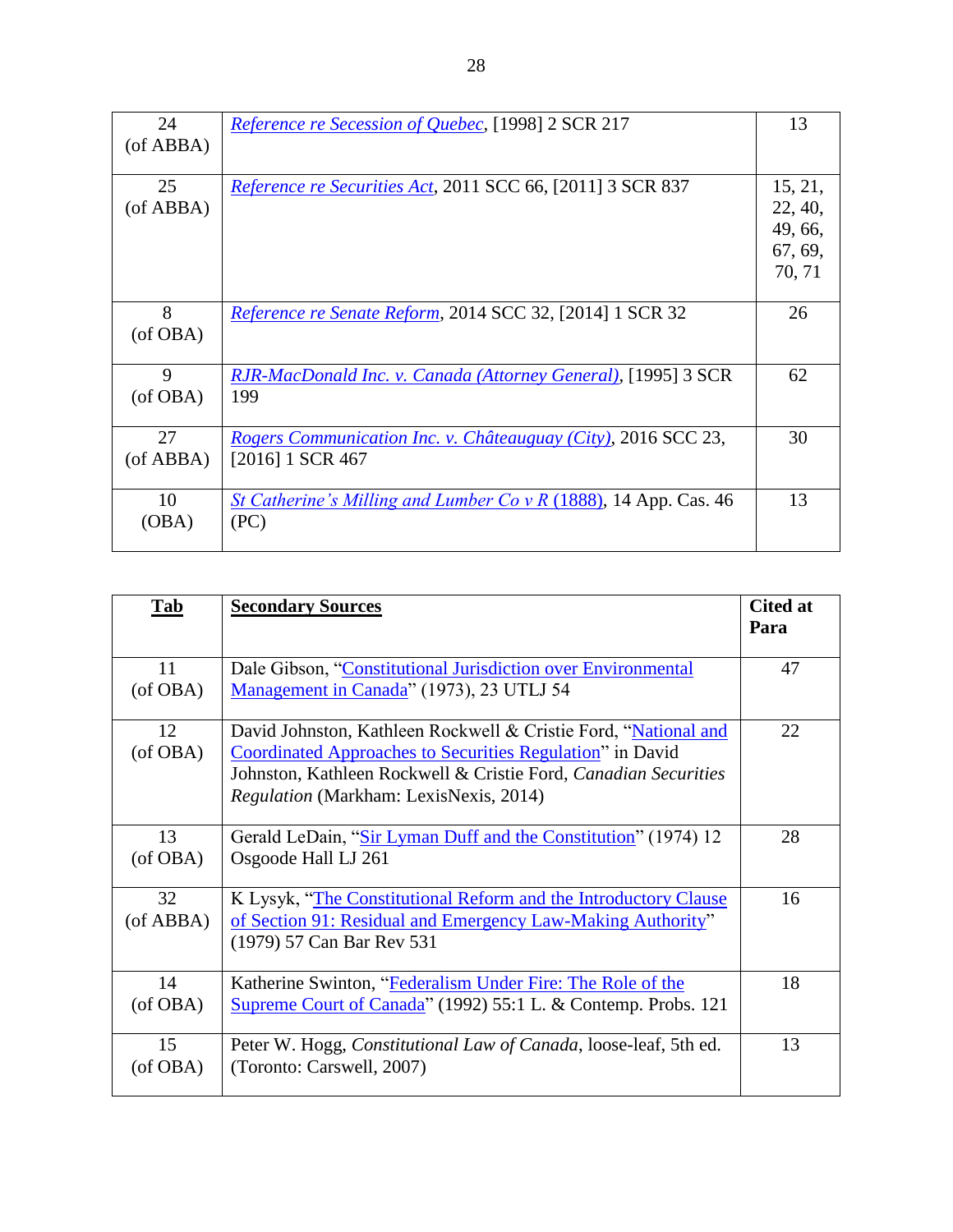| 16<br>(of OBA)  | Steven L. Schwarcz, "Systemic Risk" (2008) 97 Georgetown LJ<br>193                                                         | 22 |
|-----------------|----------------------------------------------------------------------------------------------------------------------------|----|
| 31<br>(of ABBA) | W.R. Lederman, "Unity and Diversity in Canadian Federalism:<br>Ideals and Methods of Moderation" (1975) 53 Cdn Bar Rev 597 | 28 |